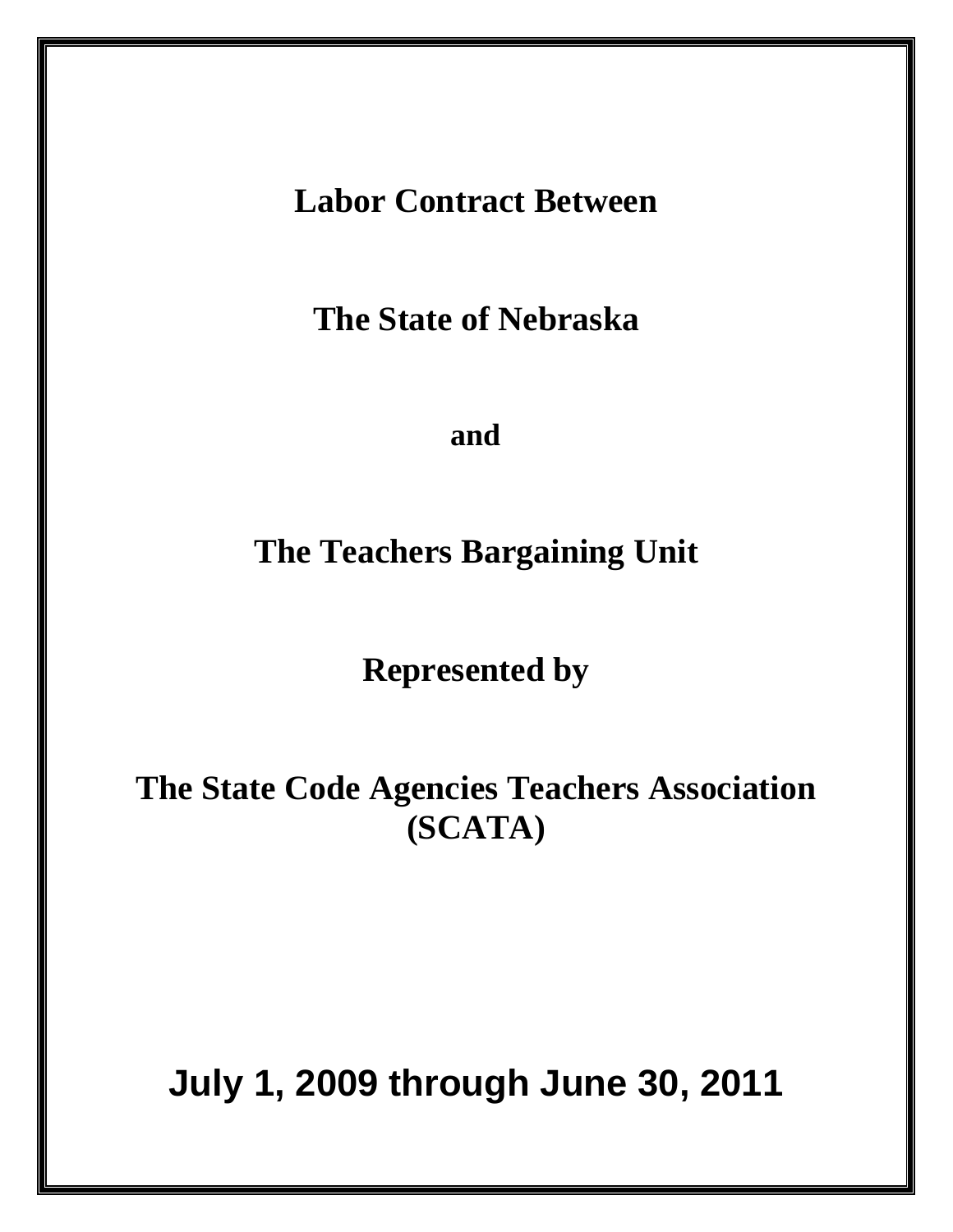# *TABLE OF CONTENTS*

|                     | 2              |
|---------------------|----------------|
|                     | $\overline{2}$ |
|                     | $\overline{2}$ |
|                     | 3              |
|                     | $\overline{4}$ |
|                     |                |
|                     | 8              |
|                     | 9              |
|                     | 14             |
|                     | 15             |
|                     | 16             |
| ARTICLE 12 -        | 16             |
| <b>ARTICLE 13 -</b> | 19             |
| ARTICLE 14 -        | 19             |
|                     | 20             |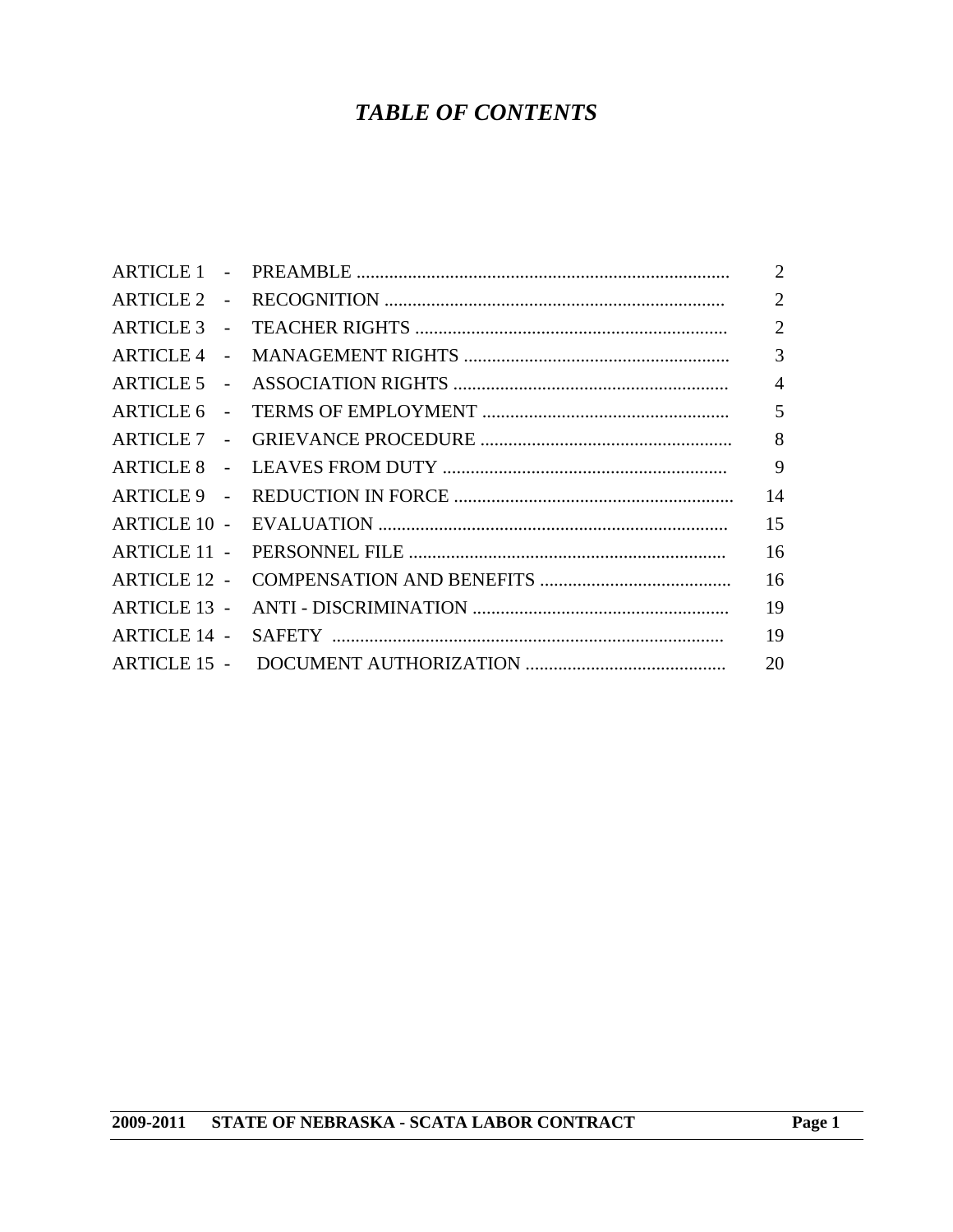## **ARTICLE 1 - PREAMBLE**

- 1.1 This AGREEMENT is made and entered at Lincoln, Nebraska, by and between the State of Nebraska (hereinafter referred to as the Employer) and the State Code Agency Teachers' Association (hereinafter referred to as the Association).
- 1.2 This agreement shall constitute the full and complete commitments between the parties and may be altered only through the mutual consent of the parties in written and signed amendments to this agreement. The parties will receive copies of any changes made pursuant to this provision.
- 1.3 This agreement shall supersede any rules, regulations, or practices of the Employer including merit raises which shall be contrary to or inconsistent with the terms of this agreement. The provisions of this agreement shall be incorporated into and be considered part of the established policies of each facility.
- 1.4 If any provision of this agreement or any application of this agreement to any teacher or group of teachers shall be found contrary to law or applicable regulation, then such provision or application shall not be deemed valid and subsisting except to the extent permitted by law, but all other provisions or applications of this agreement shall continue in full force and effect.

## **ARTICLE 2 - RECOGNITION**

- 2.1 The State of Nebraska (herein referred to as the Employer) recognizes the State Code Agency Teachers Association (hereinafter referred to as the Association) as the exclusive and sole collective bargaining agent for all teachers other than temporary in agencies defined by CIR Order 691 in 1987.
- 2.2 Teachers shall mean all employees other than temporary who are occupying positions which require a teaching certificate.

## **ARTICLE 3 - TEACHER RIGHTS**

- 3.1 Nothing contained in this agreement shall be construed to deny any teacher, employed by a particular state agency, those rights provided under applicable Nebraska or Federal law. Rights granted to teachers herein shall be deemed to be in addition to those provided above unless said rights are legally modified or amended by this agreement.
- 3.2 No permanent teacher will be disciplined, reprimanded, have compensation reduced or withheld or be deprived of any professional advantage without just cause pursuant to the Classified System Personnel Rules and Regulations, or in accordance with agency policy and procedure governing discipline. Any suspension of a teacher, pending investigation and disposition of the case, shall be with pay. Such action shall be subject to the grievance procedure herein set forth, and said action may be upheld, modified or reversed (including back pay provisions as required) as a result of said grievance.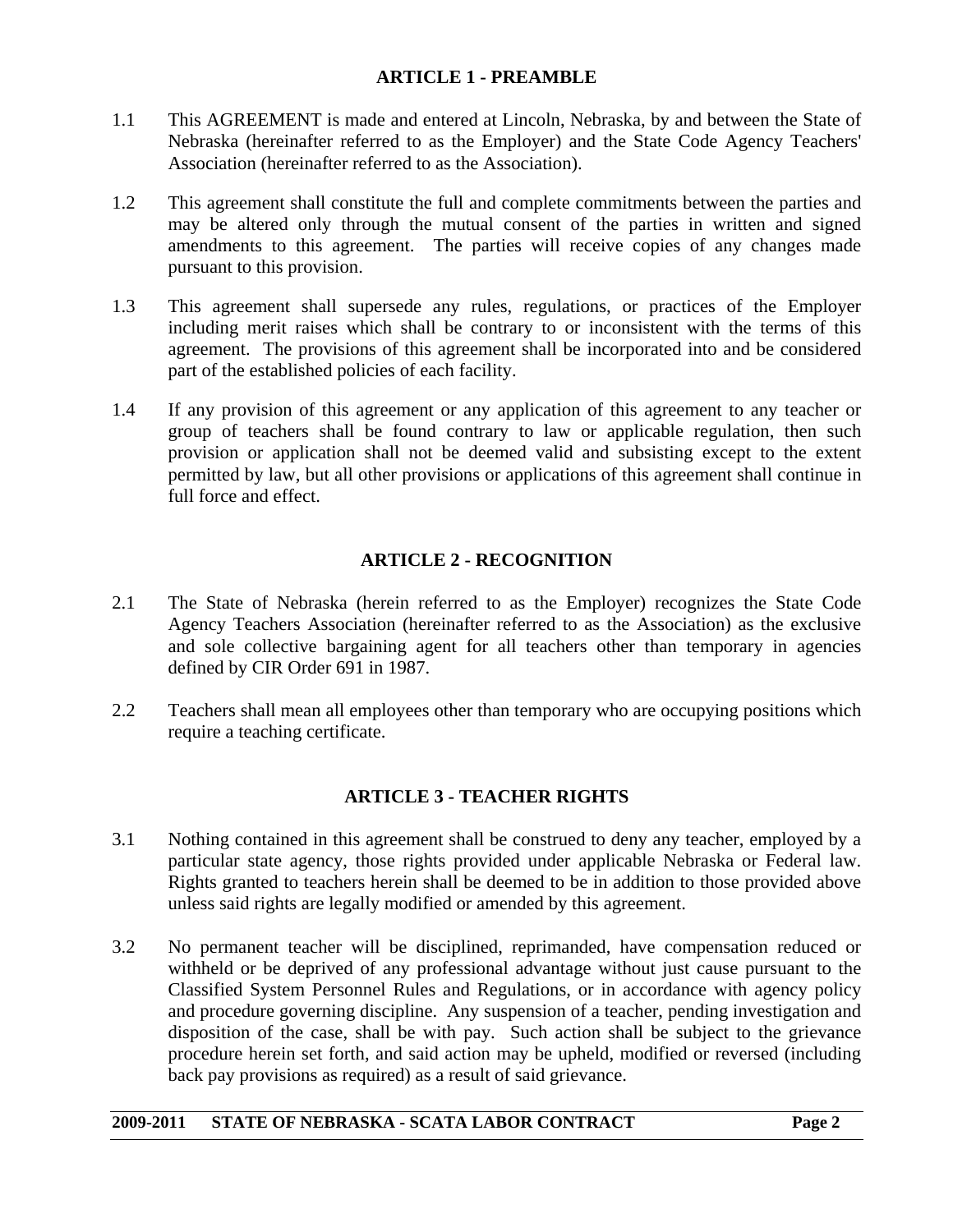3.3 Neither the Employer or its agents nor the Association or its agents will discriminate against any teacher with respect to terms and conditions of employment by reason of their membership in the Association and its affiliates, their participation in collective bargaining, or the institution of a grievance under the terms of this agreement.

#### **ARTICLE 4 - MANAGEMENT RIGHTS**

- 4.1 It is understood and agreed that the Employer possesses the right to operate and direct the employees of the State and its various agencies to the extent that such rights do not violate its legal authority, and to the extent such rights are not modified by this Contract. These rights include, but are not limited to:
- 4.1.1 The right to determine, effectuate and implement the State's budget, mission, goals, and objectives.
- 4.1.2 The right to manage and supervise all operations and functions of the State.
- 4.1.3 The right to establish, allocate, schedule, assign, modify, change and discontinue Agency operations, work shifts, and working hours.
- 4.1.4 The right to establish, allocate, assign, or modify an employee's duties and responsibilities. Management agrees to give employees a minimum of five (5) days notice of changes except in emergency situations.
- 4.1.5 The right to hire, train, assign, and retain employees; suspend, discharge or take other disciplinary action against employees for just cause; and to relieve employees from duties due to lack of work or funds, or the employee's inability to physically perform his/her assigned duties after the Employer has attempted to accommodate the employee's disability.
- 4.1.6 The right to increase, reduce, change, modify and alter the composition and size of the work force.
- 4.1.7 The right to determine, and implement policies for the selection, training, and assignment of employees.
- 4.1.8 The right to create, establish, change, modify and discontinue any State function, operation or division.
- 4.1.9 The right to establish, implement, modify and change financial policies, accounting procedures, contract for goods and/or services, public relations and procedures and policies for the safety, health and protection of property, personnel or client interests.
- 4.1.10 The right to adopt, modify, change, enforce, or discontinue any existing rules, regulations, procedures or policies.
- 4.1.11 The right to determine and enforce employee performance standards.

4.1.12 The right to introduce new or improved methods, equipment, technology or facilities.

## **2009-2011 STATE OF NEBRASKA - SCATA LABOR CONTRACT Page 3**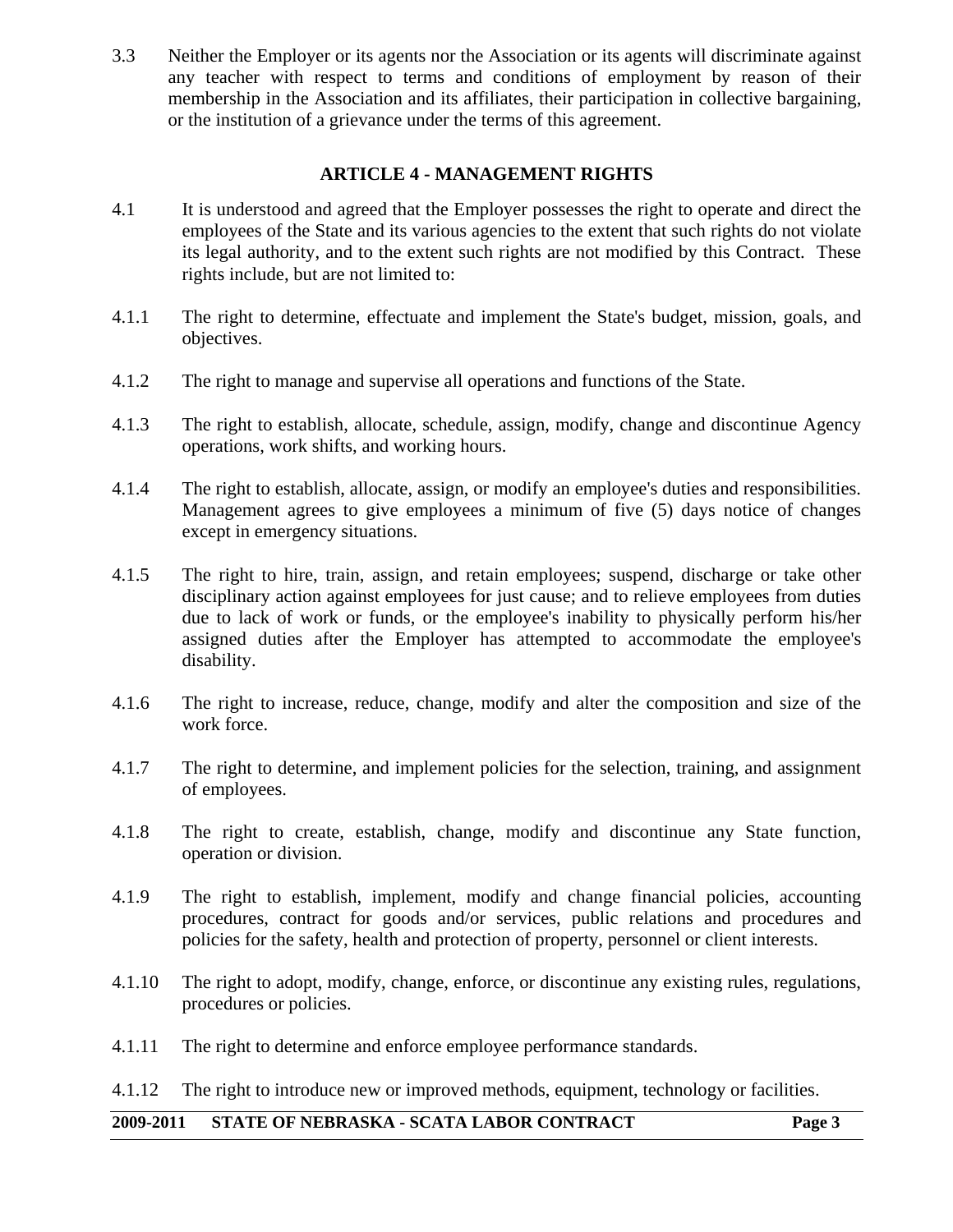## **ARTICLE 5 - ASSOCIATION RIGHTS**

- 5.1 Upon receipt of a voluntary written individual authorization order from any of its employees covered by this Contract on forms provided by the Association, the Employer will deduct from the pay due such employee those dues required as the employee's membership in the Association.
- 5.2 Such order shall be effective only as to membership dues becoming due after the delivery of such authorization to the payroll office of the employing unit. Deductions shall be made only when the employee has sufficient earnings to cover the deductions for social security, federal taxes, state taxes, retirement, health insurance, and life insurance. Deductions shall be in such exact amount to be withheld and shall begin within the next payroll cycle.
- 5.3 Such dues deductions shall be terminable after written notice to the Employer and the Association. The Employer shall terminate the payroll dues deduction within the next payroll cycle.
- 5.4 Representatives of the Association and its affiliates may, upon approval of their immediate supervisor, be allowed to conduct Association business on school property during non-work time, providing that such business does not cause interruption of the school program or other programs. The Association may be allowed the use of the school buildings for meetings. Such use shall not be unreasonably denied.
- 5.5 Reasonable space will be made available to the Association on existing bulletin boards customarily used for the posting of general personnel or employment information to the members of the unit.
- 5.6 Material to be placed on the bulletin boards shall be limited to notices of the Association's recreational, educational and social affairs; Association correspondence and documents, whose content is not libelous, editorial or interfering in nature with institutional policy and procedure, notices of Association elections, appointments and results of Association elections and notices of Association meetings.
- 5.7 All notices other than those listed above shall be presented to the Facility Head or his/her designated representative for approval. Such notices, if approved, shall indicate both posting and removal dates. The Association will be responsible for posting and removal of all Association notices.
- 5.8 The Association shall be allowed reasonable use of school equipment, providing the Association furnishes expendable supplies consumed during such use, and that such use does not cause undue interruption of the school program.
- 5.9 The Association shall be allowed to make reasonable use of the school's communication system provided such use does not cause undue interruption of the school program. Association written communications, i.e., mail, phone, computer, etc., will not be monitored and be treated as private and confidential when marked as such.
- 5.10 SCATA shall have paid leave for the purpose of allowing members to attend bargaining and bargaining caucus.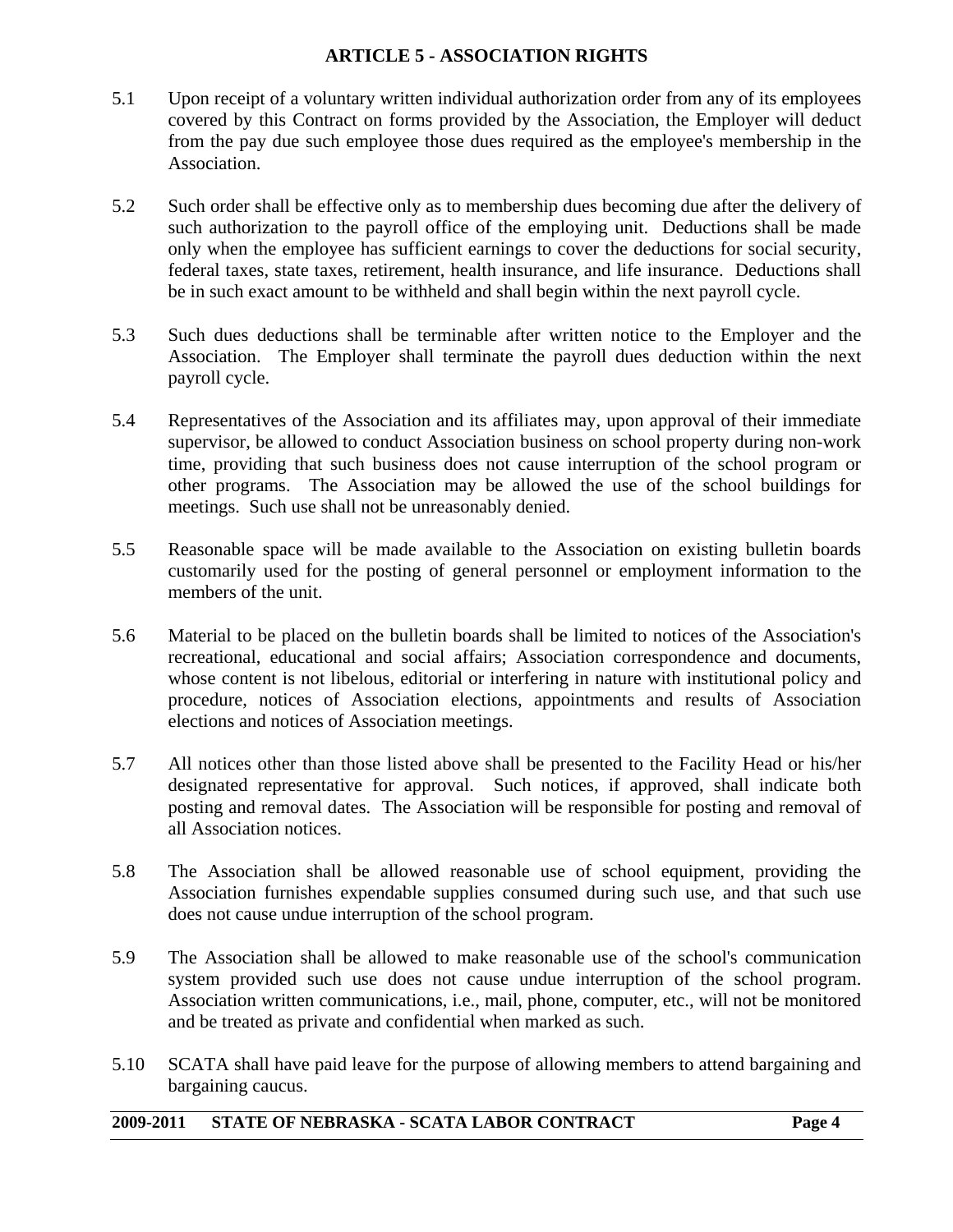#### **ARTICLE 6 - TERMS OF EMPLOYMENT**

- 6.1 The term of this contract shall be July 1, 2009 through June 30, 2011.
- 6.2 Teachers covered by this labor contract shall be on a probationary period during the first two years of employment and may be terminated during the probationary period without cause per Neb. Rev. Stat. Sec. 79-845.
- 6.3 Teachers are responsible to the facility for eight work hours each day between the hours of 7:30 a.m. and 5:00 p.m., except at DCS facilities where teachers are responsible for approximately eight work hours each day between the hours of 7:30 a.m. and 9:00 p.m. Teachers shall be required to be at the facility for a minimum of seven and one-half hours per day, except at BSDC, HRC, LRC, and DCS facilities, where teachers shall be responsible for being present at the facility for forty work hours each week.
	- 6.3.1 For bargaining unit teachers, any time that Management requires the teacher to work outside of the 7:30 a.m. - 5:00 p.m. workday, or scheduled workday for LRC, BSDC, or HRC teachers, or any time worked on non-contract days will be compensated in time off at the rate of one hour for each hour worked. For bargaining unit teachers in DCS facilities, any time that Management requires the teacher to work outside of the 7:30 a.m. - 9:00 p.m. workday, or scheduled workday for DCS teachers, or any time worked on non-contract days will be compensated in time off at the rate of one hour for each hour worked.
	- 6.3.2 Use of compensatory time will be at the time requested by the teacher subject to the approval of the teacher's immediate supervisor. Requests shall not be unreasonably denied.
	- 6.3.3 Teachers required to be on-call, shall be compensated at the rate of \$1.25 per hour for each hour spent in such on-call status.
	- 6.3.4 At YRTC Kearney, prior to an increase being made in the time teachers are in contact with students in the classroom, a labor-management committee, consisting of three Union representatives and three Employer representatives, will be convened. The labor-management committee, after discussing the issues involved, will make a recommendation to the Department of Health and Human Services, concerning the increase in classroom student contact time. The Department of Health and Human Services shall give the recommendation serious consideration, in making a decision, but shall not be required to implement the recommendation.
- 6.4 Each teacher shall be provided a minimum 30 minute, duty free lunch period, and at DCS facilities, the evening meal period shall be available between 3:45 p.m. and 6:30 p.m.
- 6.5 The normal workweek for bargaining unit teachers shall be 5 days, Monday through Friday.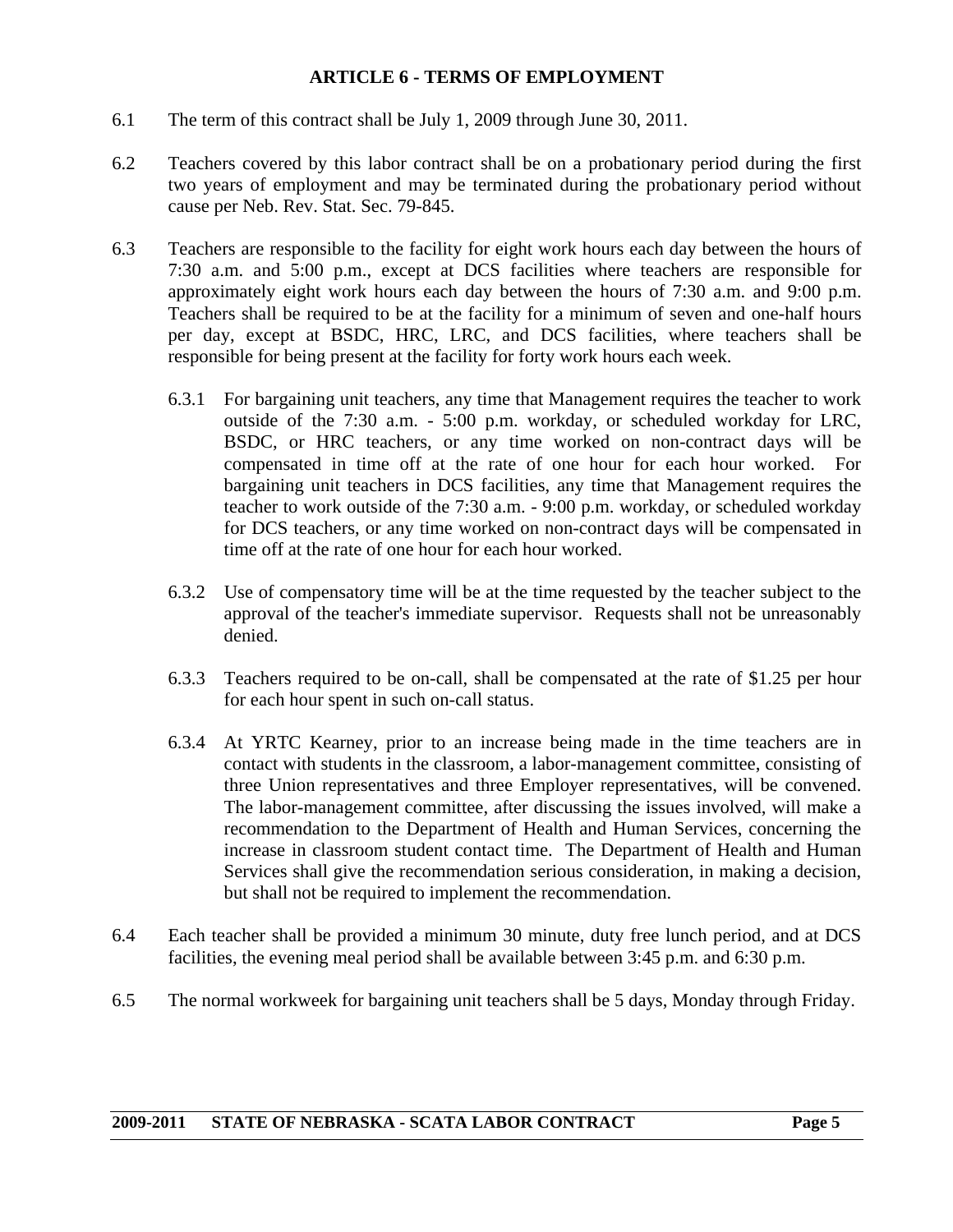- 6.6 The annual employment period shall be 188 days for teachers employed at YRTC-Kearney; 185 days for teachers employed at YRTC-Geneva; 188 days for teachers employed at LRC; 188 days for teachers employed at HRC; 224 days for teachers employed at BSDC; and 222 days for teachers employed at NCCW, OCC, NSP, LCC, TSCI, and WEC. Designated teachers at DCS facilities and all teachers at NCYF shall be employed for 234 days. Within the above contract days at YRTC-Kearney, YRTC-Geneva, BSDC, HRC, and LRC shall be at least six non-student contact days per year with at least one-half day at the end of each grading period with no mandatory training during these one-half days, as part of the school calendar.
- 6.7 Teachers employed beyond the basic 185 day annual employment period shall receive salary and leaves as defined elsewhere in this agreement on a pro rata basis. All prorated leaves shall be rounded to the nearest day.
- 6.8 Optional extended employment to teach in the summer programs may be offered to teachers employed for the regular school year. Bargaining unit teachers shall be notified of Management's decision concerning extended summer employment by March 1st of each year. Those bargaining unit teachers not offered summer employment shall be provided the opportunity, upon request, for consultation with the appropriate administrator. Such consultation shall include justification for Management's decision. Such decisions shall not be based on Management's ability to hire non-bargaining unit teachers at a lesser rate.
- 6.9 All bargaining unit classroom teachers shall be provided a minimum of one (1) continuous instructional period per day without students for the purpose of planning and preparation. Teachers, unless at DCS, shall not be required to attend mandatory training during this planning period, more than once per month.
- 6.10 The Employer acknowledges that a teacher's primary responsibility is to teach per Neb. Revised State Statute 79-101.
- 6.11 Each teacher agrees to be governed by the policies of the Employer, that are not addressed in the negotiated agreement and that the teaching duties to be performed under this contract shall be subject to assignment by their immediate supervisor. Such duties shall not preclude the occasional assignment of nonteaching related duties which involve supervising youth or adults.
- 6.12 Discipline of teachers for just cause will be in accordance with the provisions of the Classified System Personnel Rules and Regulations or in accordance with agency policy and procedure governing discipline. Evaluations used to justify termination for just cause shall be only those conducted by individuals who hold the appropriate administrative and supervisory certificate issued by the State.
- 6.13 At least 90 calendar days before the end of the individual contract period, each teacher shall be notified in writing that the Employer is considering nonrenewal of his/her contract, or provided a letter of intent to continue employment. Any teacher offered a letter of intent to continue employment shall respond within 15 working days of receipt of the letter. Failure to respond within the specified fifteen workdays shall constitute rejection of the renewal offer.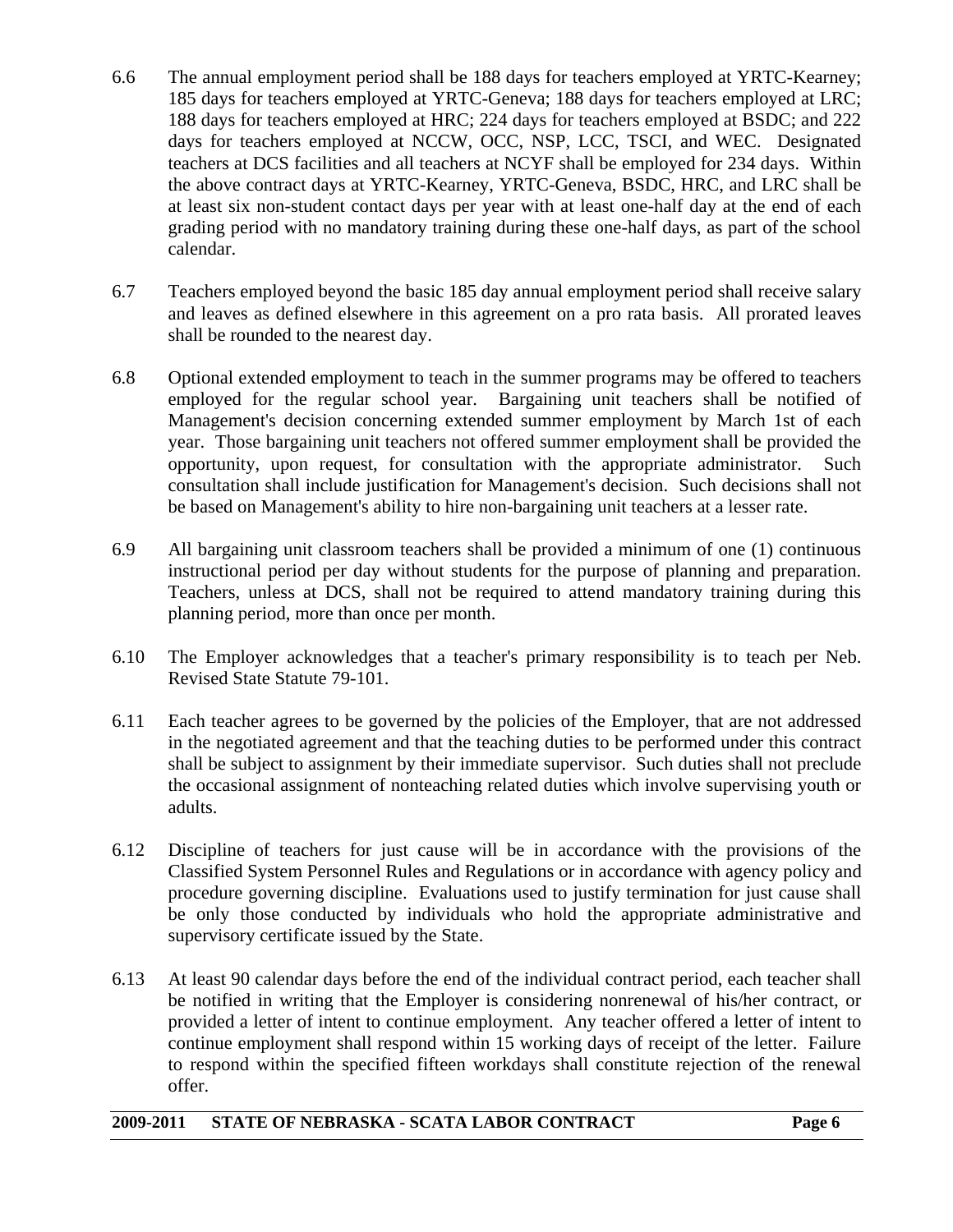- 6.14 Termination of a teacher's contract for any reason shall result in that amount of compensation being paid which bears the same ratio to the annual salary herein specified as the number of days worked bears to the annual employment period.
- 6.15 Deductions from pay for absences from work for which no paid leave is provided shall be at the rate of one divided by the number of school calendar days of the annual salary per each day of such absence.
- 6.16 There shall be no penalty for release or resignation by said teacher from their individual contract, providing that said resignation shall not become effective until the close of the contract period unless an earlier release is accepted by the Employer. Resignations for the subsequent contract year shall be accepted up to six weeks prior to the beginning of the new school year and may be accepted by the Employer after May  $15<sup>th</sup>$  at the Employer's discretion.
- 6.17 The Employer may require a teacher to take a physical examination, tests or other proofs of physical and/or mental fitness when the Employer has reasonable cause to believe that such examinations and/or tests are necessary to determine physical or mental incapacity. The Employer reserves the right to develop and implement alcohol and drug testing programs. The Employer shall schedule and pay for all such required examinations and/or tests. The results of said examinations and/or tests will not be released to any outside agencies or persons without permission of the employee unless required by law or licensure.
- 6.18 The Association and Employer recognize the unique characteristics of the clientele served and in the interest of the student's needs, the Employer shall make a good faith effort to hold academic classes to a practical and effective size.
- 6.19 A good faith effort will be made to secure a regular substitute before a regular teacher is asked to serve as a substitute. Aides shall not be assigned teaching duties as per applicable state law and regulations. Teachers will be allowed to substitute teach for the regular substitute teacher rate. The Employer will be allowed to offer the teacher their daily rate for substitute teaching if a substitute cannot be obtained for the substitute rate*.* Substitute teachers, teaching at DCS facilities, shall be pre-approved by DCS.
- 6.20 Teachers may use the school facilities during nonscheduled work hours for such teaching/job related purposes which may include grading papers, preparing tests, setting up audiovisual equipment, use of computer, recreational activities (as allowed other staff), etc. Such use of school facilities is not computed as compensable time.
- 6.21 **Part-Time Employees.** Teachers who are employed on a permanent basis at any percentage less than 100% will be paid and accrue all eligible benefits and conditions of employment as set forth in this agreement prorated to equal their employment percentage.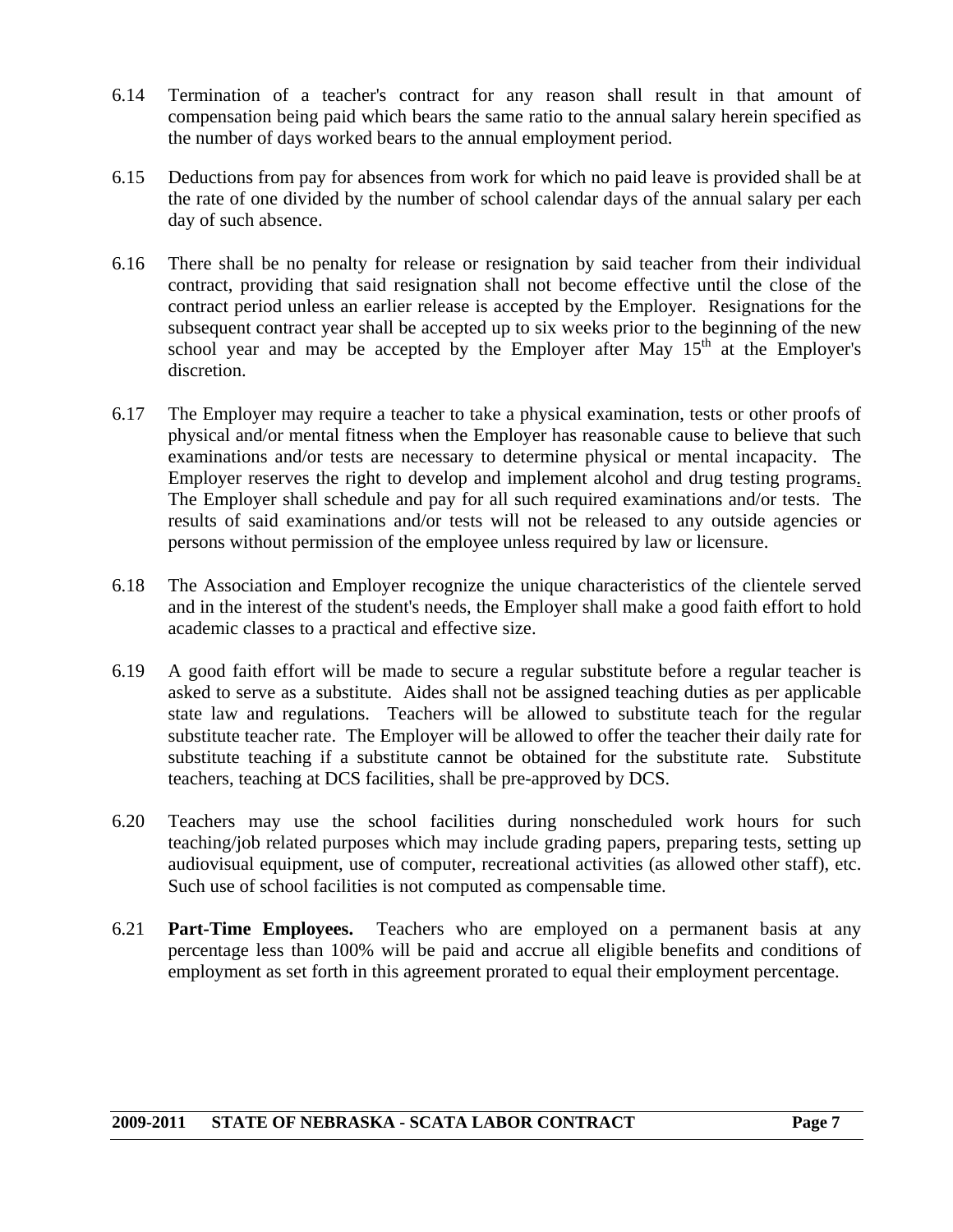## **ARTICLE 7 - GRIEVANCE PROCEDURE**

- 7.1 **General Purpose.** Teachers may file a grievance when they believe that there has been a misinterpretation or misapplication of the terms of this agreement. The underlying principle of this grievance procedure is to ensure fair and equitable treatment to bargaining unit employees.
- 7.2 Definition of Grievance: Any written claim or claims by a bargaining unit teacher or group of teachers that there has been a violation, misinterpretation, or misapplication of the terms of this agreement. The grievance must be signed by all aggrieving teachers.
- 7.3 Definition of Grievant: Bargaining unit teacher or group of teachers making the claim as described in the definition of grievance.
- 7.4 Bargaining unit employees will follow all written and oral directives and perform all assigned duties. Compliance with such directives will not in any way prejudice their right to file a grievance within the time limits contained herein, nor shall it affect the ultimate resolution of the grievance.
- 7.5 The parties agree to use every reasonable means at their disposal to assure every employee the unobstructed use of this grievance procedure without fear of reprisal or prejudice to their employment status.
- 7.6 The number of days indicated at each level shall be considered as a maximum, and every reasonable effort shall be made to expedite the grievance. The time limit specified may, however, be extended by mutual written agreement of the grievant and the Employer.
- 7.7 The failure of the grievant to proceed to the first or subsequent steps of this grievance procedure within the time limits specified shall indicate that the grievant has elected not to file a grievance or has accepted the response previously rendered, and shall constitute a waiver of any future appeal. The failure of the Employer to respond to the grievance within the time limits specified shall permit the grievant to proceed to the next level of the grievance procedure.
- 7.8 All communications concerning the grievance, after being formally submitted shall be in writing. All documents, communications, and records dealing with the processing of a grievance shall be confidential, and shall be filed separately from the personnel files of the participants, unless said material is ordinarily the content of the personnel file.
- 7.9 No settlement shall be made in any grievance which is in conflict with the provisions of this agreement.
- 7.10 All meetings under this Article shall be conducted in private. All hearings conducted pursuant to this Article shall be open to the public unless the hearing authority rules otherwise after a showing of adequate cause.
- 7.11 A grievant may have a representative present at all levels of the grievance procedure.
- 7.12 The grievant may withdraw their grievance at any level of the procedure.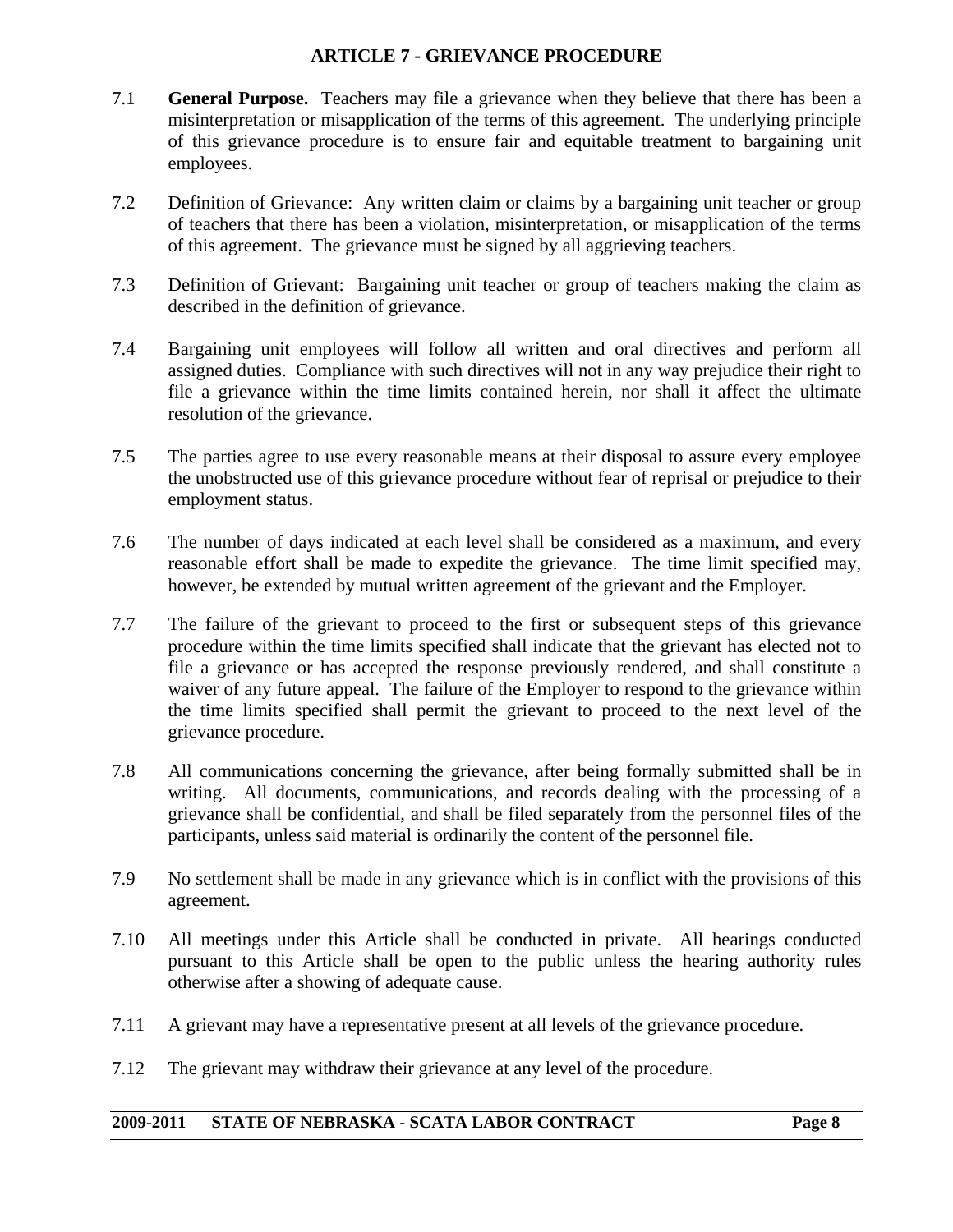- 7.13 Level One: All grievances must be initiated within fifteen (15) work days of the occurrence, or the date when the employee first became aware of the occurrence. The grievant shall reduce the grievance to writing on the approved form and give or send the original to the decision maker. The decision maker shall provide a written response to the grievance within five (5) work days after receipt of the grievance. Failure of the decision maker to respond within five (5) work days shall cause the grievant to proceed to level two of this procedure. Before the decision maker returns the answer to the grievance at the first step to the employee, he/she shall have the response reviewed by the Chief Executive Officer/Designee of the facility.
- 7.14 Level Two: If a satisfactory resolution of the grievance is not reached in Level One the grievant may file the grievance with the Agency Director within ten (10) work days of receipt of the response at Level One. The Agency Director/Designee shall hold an informal investigatory meeting within ten (10) work days of receipt of the grievance. The meeting shall include all interested parties and be for the purpose of reviewing the grievance. The Agency Director shall issue a written response to the grievance within ten (10) work days of such meeting.
- 7.15 Level Three: If a satisfactory resolution of the grievance is not reached at Level Two the grievant may file the grievance in writing with the State Personnel Board within ten (10) work days of receipt of the written response at Level Two. The State Personnel Board shall conduct a grievance hearing and shall issue a written response to the grievance. Such written response shall be the final administrative decision unless the aggrieved party wishes to seek court action.

## **ARTICLE 8 - LEAVES FROM DUTY**

- 8.1 Teachers shall be eligible for eleven (11) days of paid sick leave per year, cumulative to 180 days. Earned sick leave that has been accumulated by presently employed teachers prior to the date of this agreement shall be retained by that teacher provided that the accumulation shall not exceed 180 days.
- 8.2 Teachers separating their employment and who are eligible for retirement through a State sponsored retirement system or upon death, will receive one-fourth of the accumulated unused sick leave, up to a maximum of 45 days pay (one-fourth of 180 days).
- 8.3 Teachers are entitled to use sick leave under the following situations:
	- a. When unable to perform duties because of sickness, injury, or disability.
	- b. When undergoing medical, surgical, dental, and optical examinations or treatments, which the employee is unable to schedule during other than work hours.
	- c. When presence at work would jeopardize the health of others by exposing them to a contagious disease.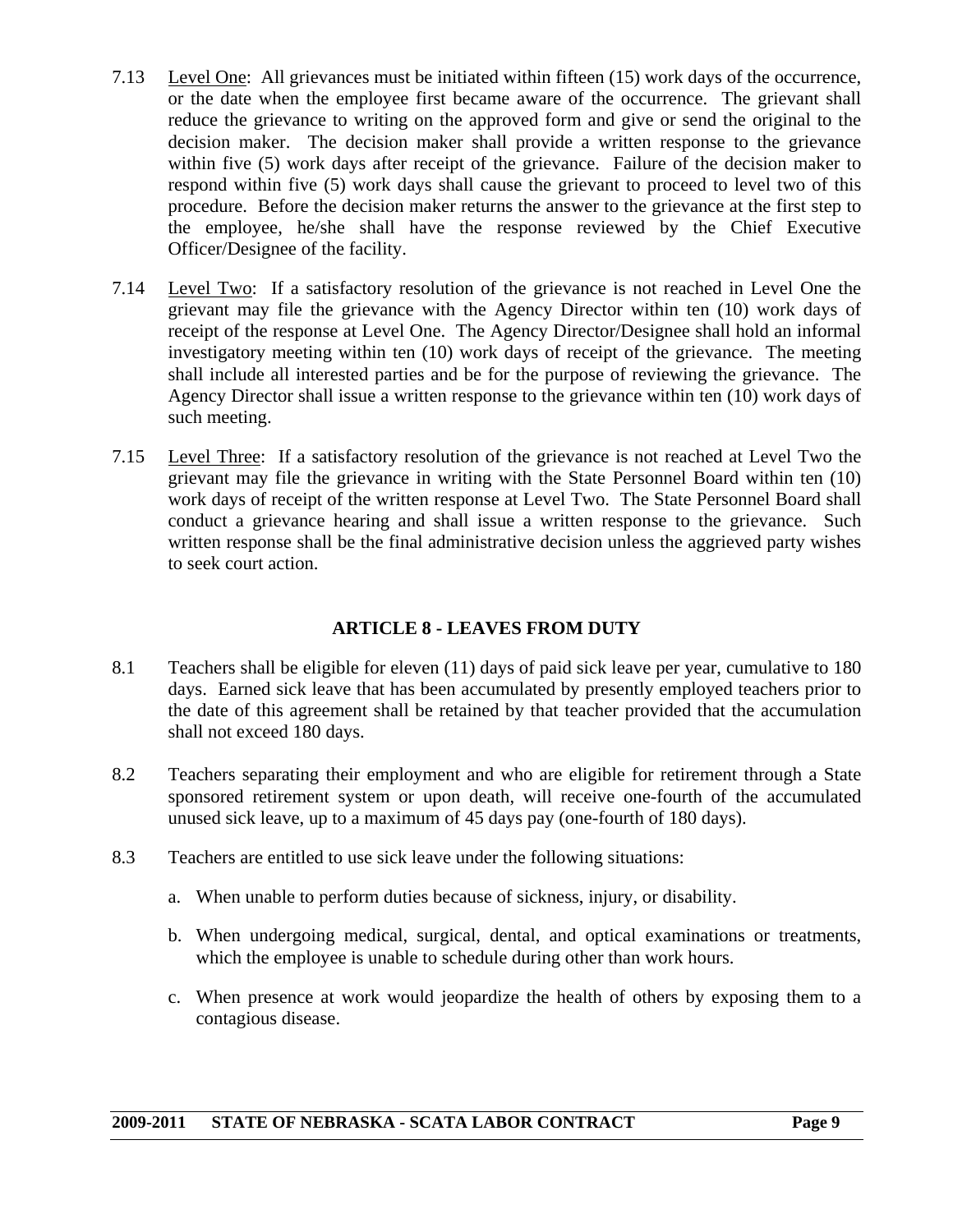- d. When the illness, injury, or disability of an immediate family member requires the employee's presence. Immediate family in this case means spouse, children, siblings, or parents and others bearing the same relationship to the teacher's spouse. At the Agency Head and/or his/her Designee's discretion, the definition of immediate family may be expanded to include other individuals with a similar personal relationship to the employee as that of an immediate family member.
- 8.4 Sick leave shall be taken in at least quarter-hour increments.
- 8.5 Teachers shall notify their immediate supervisor in advance when planning to use sick leave for dental appointments, physical exams, etc. In case of sickness, injury, emergency or any other absence which cannot be approved in advance, the teachers shall advise the immediate supervisor of the circumstances as early as possible.
- 8.6 When a sick leave absence exceeds three (3) consecutive days or when abuse is suspected, employees may be required to submit a substantiating medical certificate.
- 8.7 Teachers who terminate and return to state employment within one (1) year shall retain all accrued sick leave earned prior to termination.
- 8.8 A teacher who is receiving Worker's Compensation for an injury or occupational disease shall have the option of electing to use accumulated unused sick leave to supplement Worker's Compensation up to but not to exceed the regular rate of pay. Teachers electing this option shall earn and be charged sick leave in proportion to the amount of money paid by the State. After all such sick leave has been used, the teacher shall be entitled to compensation authorized by Worker's Compensation.
- 8.10 Up to five (5) contract days of funeral leave shall be granted for each death in the immediate family. Immediate family is defined as spouse, children, parents, grandparents, grandchildren, brothers, sisters, or persons bearing the same relationship to the spouse. At the Agency Head and/or his/her Designee's discretion, the definition of immediate family may be expanded to include other individuals with a similar personal relationship to the employee as that of an immediate family member. This leave shall be up to five consecutive contract days contiguous to the day of the funeral.
	- 8.10.1 For funerals of persons not in the immediate family the employee may use accrued sick leave as arranged with the appropriate administrator.
- 8.11 **Civil Leave.** Teachers are eligible for paid civil leave in the following situations:
	- a. Being called as a juror or being appointed as a clerk or judge on an election or counting board. Fees paid as the result of such duty shall be retained by the teacher in addition to the paid civil leave. Employees will return to work when not actually serving as a juror on a daily basis.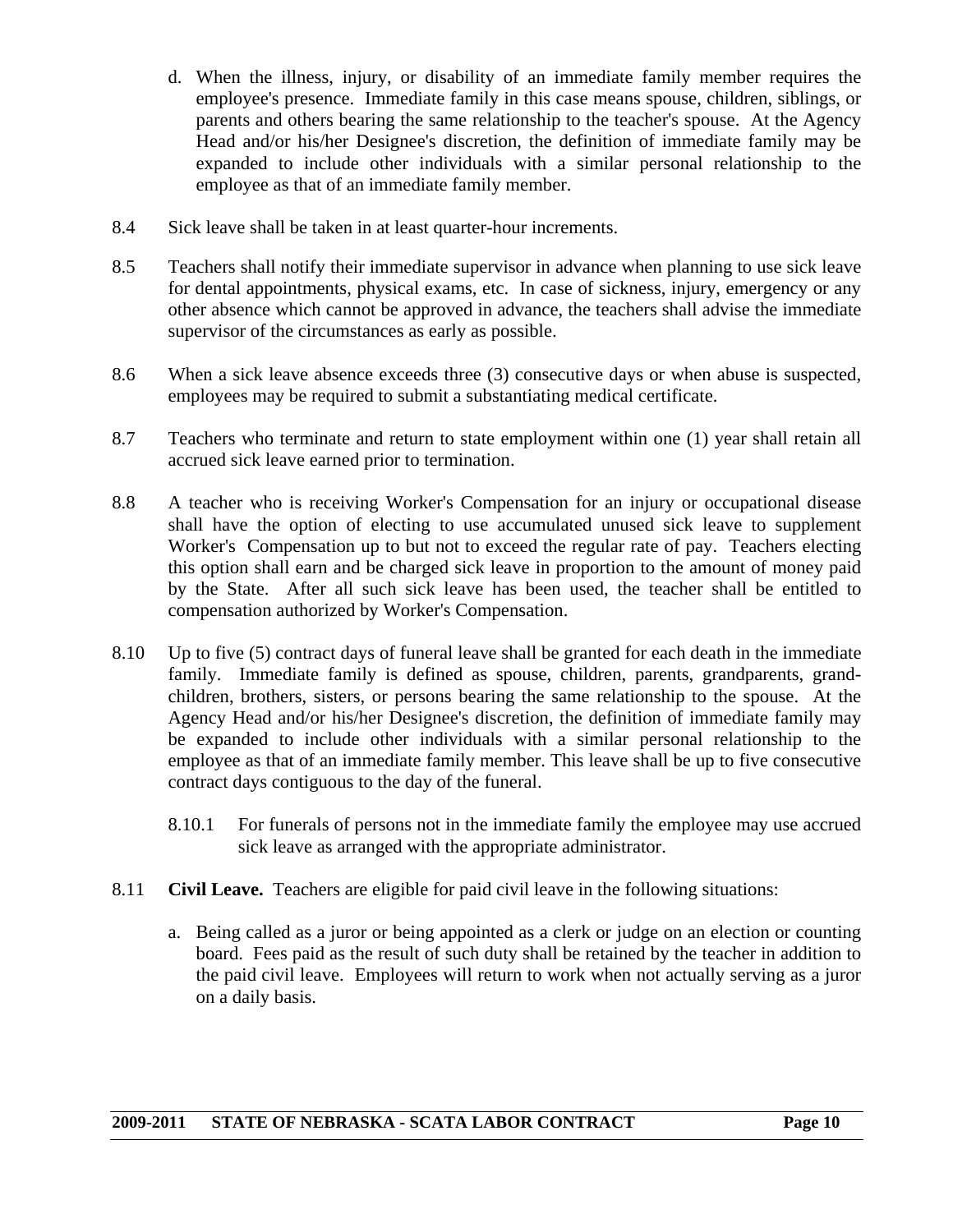- b. Being called to perform emergency civilian duty in connection with a natural disaster such as a flood or tornado or in connection with national defense. This shall not be considered the same as leave for military duty in connection with national defense or national disaster.
- c. Being subpoenaed to appear in court on behalf of the State. In addition to the paid civil leave the teacher shall receive pay for travel and subsistence. Witness fees paid to the teacher shall be returned to the State. A teacher required to appear in court on a personal matter shall be granted leave without pay.
- d. Voting Time: All employees shall be given up to two hours for the purpose of voting provided the employee does not have sufficient time before or after regular duty hours to vote. The two hours authorized for voting does not apply to those employees who by reasons of their employment must vote by use of an absentee ballot.
- e. Blood Donations: With prior supervisory approval of absence from work, employees will be allowed up to one hour of paid time while donating blood at Employer sanctioned Community Blood Bank collections. With prior supervisory approval of absence from work, employees will be allowed to flex work schedules while responding to Community Blood Bank emergency appeals in life threatening circumstances. Replenishment of low blood supplies is not considered to be a life threatening circumstance.
- 8.12 **Professional Leave.** A minimum of two (2) days per each contract year, of paid professional leave shall be granted each teacher for attendance at meetings, conferences, or activities which are directly related to the teacher's academic responsibilities and shall not be cumulative. Additional paid professional leave will be at the discretion of the appropriate administrator. If a teacher is required to attend a professional activity by the administration, no deduction for professional leave will be made.
- 8.13 Military leave shall be granted in accordance with applicable federal and state laws.
- 8.14 **Leave of Absence.** Teachers may be granted an unpaid leave of absence of up to one year. No benefits shall accrue during such leave. Accumulated sick leave earned prior to such leave shall be retained by the teacher upon return from such leave. At the end of such leave the teacher shall be reinstated to a same or similar position as vacated. A teacher on such leave, at their discretion, may continue their insurance benefits by paying the full premium for those benefits. Requests for such leave shall be submitted on the proper form to the teacher's immediate supervisor. Notice of approval or disapproval of such leave request shall be provided the teacher within thirty (30) working days of receipt of the request.
- 8.15 **Personal Leave.** Teachers are entitled to three (3) days of paid personal leave per school year which shall not be cumulative. Use of these days will be at the discretion of the teacher. Application for such leave shall be made at least one (1) week in advance, if possible, to the teacher's immediate supervisor. Approval shall not be unreasonably withheld. Personal leave may be used in half hour increments. Teachers who accept a summer school contract shall retain their unused leaves through the life of the summer contract.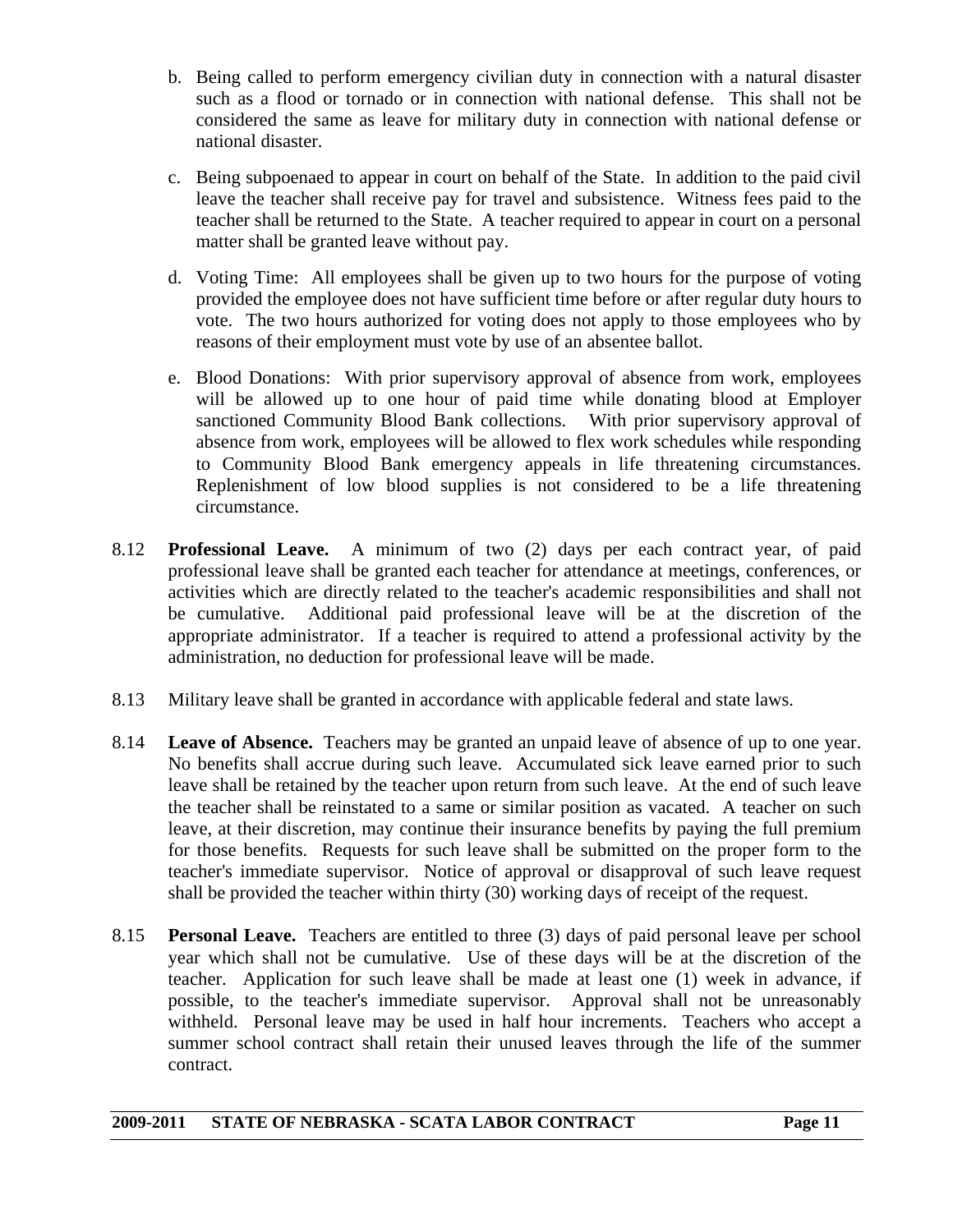8.16 **Educational Opportunities.** Teachers within the Department of Health and Human Services will be afforded the opportunity to further their education in a reasonable manner which does not interfere with the operation of the school programs, or other facility operations. Reasonable manner can include flex time changes and work schedules to accommodate teachers' attendance at class. Such accommodations/requests are subject to prior supervisory approval.

 In situations when the above reasonable accommodations cannot be made to a teacher's work schedule at the Department of Health and Human Services, a teacher may request an educational leave of absence, as long as the teacher is enrolled as a full-time student for credited coursework. Length of the educational leave of absence in that case is based on the length of the semester. Educational leave is based on best interests of the State, and is subject to prior supervisory approval. Employees become eligible for an educational leave of absence upon serving two years with the Department of Health and Human Services from last date of hire.

- 8.17 **Weather Leave.** Teachers are entitled to leave due to inclement weather as provided in the current Governor's policy pertaining to such leave.
- 8.18 **Non-Contract Days.** At the Department of Health and Human Services where there is year around school, Teachers will be given the opportunity to select use of the 25 non-contract days in the same manner afforded to other Department of Health and Human Services employees requesting vacation leave. At DCS non-contract days shall be pro-rated for teachers who work less or more than 222 days. DCS teachers will be given the opportunity to select use of the non-contract days in accordance with DCS and facility policies. Use of the non-contract days is subject to prior supervisory approval. Such requests shall not be unreasonably denied. Teachers shall be able to carry over five non-contract days per school year which shall not be cumulative. Year around school is school which is taught continuously around the year except for designated holidays and weekends.
- 8.19 HRC and LRC will hold school year round. Teachers at HRC and LRC will work 188 days during the contract year. The school year will be divided into five segments (Sessions 1-5) consisting of 47 school days. Each teacher will be assigned to work four of the five segments. The determination of which segments a teacher will be assigned to work shall be established by seniority. Management, at its discretion, will include days on which all teachers will be on leave (for example Winter break, Spring Break, etc.). These days do not count toward the 188 contract days.

#### **Teacher Vacation Session Schedule For 2009-2010**

| Session 1 | $7-1-09$       | $9-4-09$       |
|-----------|----------------|----------------|
| Session 2 | $9 - 8 - 09$   | $11 - 11 - 09$ |
| Session 3 | $11 - 12 - 09$ | $2 - 2 - 10$   |
| Session 4 | $2 - 3 - 10$   | $4 - 15 - 10$  |
| Session 5 | $4 - 16 - 10$  | $6 - 30 - 10$  |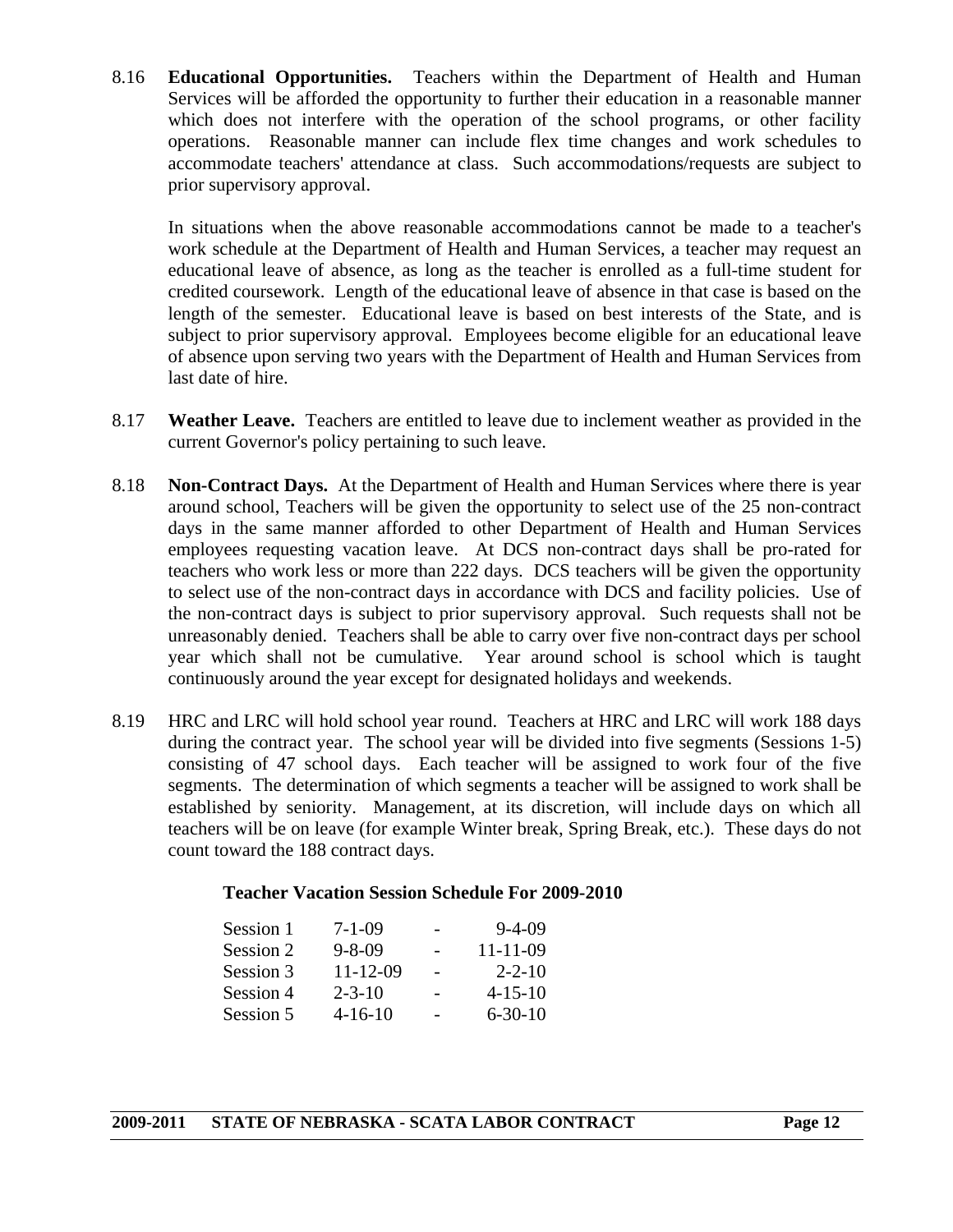#### **Teacher Vacation Session Schedule For 2010-2011**

| Session 1 | $7 - 1 - 10$   | $9 - 7 - 10$   |
|-----------|----------------|----------------|
| Session 2 | $9 - 8 - 10$   | $11 - 11 - 10$ |
| Session 3 | $11 - 12 - 10$ | $2 - 2 - 11$   |
| Session 4 | $2 - 3 - 11$   | $4 - 15 - 11$  |
| Session 5 | $4 - 18 - 11$  | $6 - 30 - 11$  |

8.20 **Catastrophic Illness Donation.** The provisions of this section are non-grievable. Employees may contribute accrued personal leave to benefit another State employee in the same agency suffering from a catastrophic illness. Personal leave shall be donated in no less than four (4) hour increments. The contributing employee must identify the specific amount of time donated and the name of the recipient of the donated personal leave on forms provided by the Employer for this purpose. Personal leave donated and transferred to another State employee pursuant to this provision shall be irrevocably credited to the recipient's catastrophic leave account.

 The recipient cannot use the donated leave until the date the leave is actually donated. The agency shall transfer donated leave to the recipient's account on an as needed basis. However, the agency shall not transfer more than the equivalent of 10 of the recipient's workdays of leave into his/her account at any one time if the employee is paid bi-weekly; and the agency shall not transfer more than the equivalent of 23 of the recipient's workdays of leave into his/her account at any one time if the employee is paid monthly.

 Catastrophic Leave will be available only to employees who have exhausted their own paid leave through bona fide serious illness or accident. Donating employees must sign an authorization, including specifying the specific employee to be a recipient of the donation. Leave transferred will be converted to a dollar value and then converted to hours based on the recipient's hourly rate e.g., the leave donor's salary is \$6.00 per hour and the recipient's salary is \$12.00 per hour; thus a donor must transfer twice the amount of hours to achieve full conversion. The agency shall not transfer more donations until this amount is exhausted. All donations remaining in the employee's catastrophic illness account when the employee's employment terminates, or when the employee dies, shall be forfeited, and no payout for these forfeited hours shall be made. No more than the equivalent of 1200 hours of donated leave may be received by an employee during a twelve month period.

Eligibility of Recipient:

- 1. Must be suffering a serious illness or injury resulting in a prolonged absence of at least thirty work days during the past six months (a normal pregnancy does not qualify for Catastrophic Illness Donation).
- 2. Must produce satisfactory medical verification.
- 3. Must have completed original probation.
- 4. Must have exhausted all earned paid leave time including compensatory time off, sick leave and personal leave.
- 5. Must not have offered anything of value in exchange for the donation.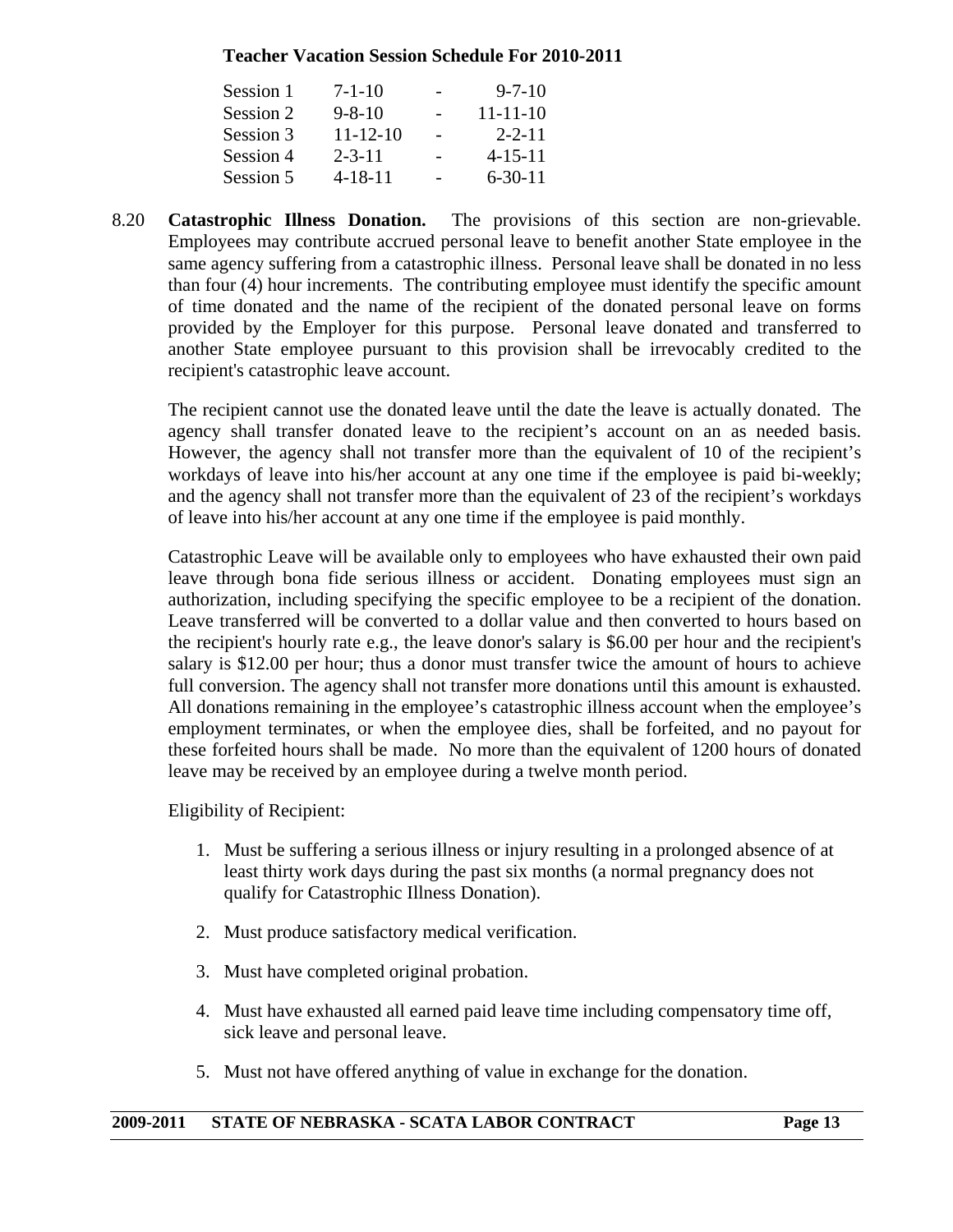Eligibility of Donor Employee:

- 1. Only whole days may be donated.
- 2. Must not have solicited nor accepted anything of value in exchange for the donation.
- 3. Must have remaining to his/her credit at least 8 hours of accrued personal leave, if donating personal leave.

#### **ARTICLE 9 - REDUCTION IN FORCE**

- 9.1 When a reduction in the number of teachers employed or the number of school days contracted per teacher is deemed necessary, the reduction in force shall be in accordance with the provisions of this Article.
- 9.2 The Employer shall attempt to absorb reductions through normal attrition due to retirements and resignations.
- 9.3 Should an involuntary staff reduction be required, the order of reduction shall be based on subject area, and if applicable, required special certifications, and on the basis of seniority at each facility within the Agency. A teacher whose position has been eliminated shall be given preference, on the basis of seniority, for any teaching vacancy within the facility which may exist for which the teacher is qualified by certification, endorsement, or where endorsement is not applicable by reasons of college credits in the subject area.
- 9.4 A teacher whose position is being considered for reduction in force shall be notified in writing of such intent on or before the ninetieth (90th) day prior to the close of the individual teacher contract period.
- 9.5 The teacher may request and shall be granted a hearing as provided in Nebraska statutes.
- 9.6 A teacher whose contract has not been renewed because of reduction in force shall be considered to have been dismissed with honor and shall be provided a letter to that effect.
- 9.7 Any teacher whose contract has not been renewed because of reduction in force shall have recall rights to employment for a period of twenty-four (24) months. Teachers shall be recalled in reverse order of layoff. The teacher with the most seniority by facility shall be recalled first to fill open positions in that facility, provided the teacher meets the required qualifications.
- 9.8 Recall offers shall be in writing and delivered by certified mail and the teacher shall have five (5) workdays after receipt of written notice to accept or reject the recall offer in writing. Failure to respond constitutes rejection of the recall offer. The teacher shall be responsible for maintaining his/her current address and phone number with the agency.
- 9.9 Teachers who are recalled within 24 months shall, upon reinstatement, retain any employment benefits which had accrued to said teacher prior to their being laid off.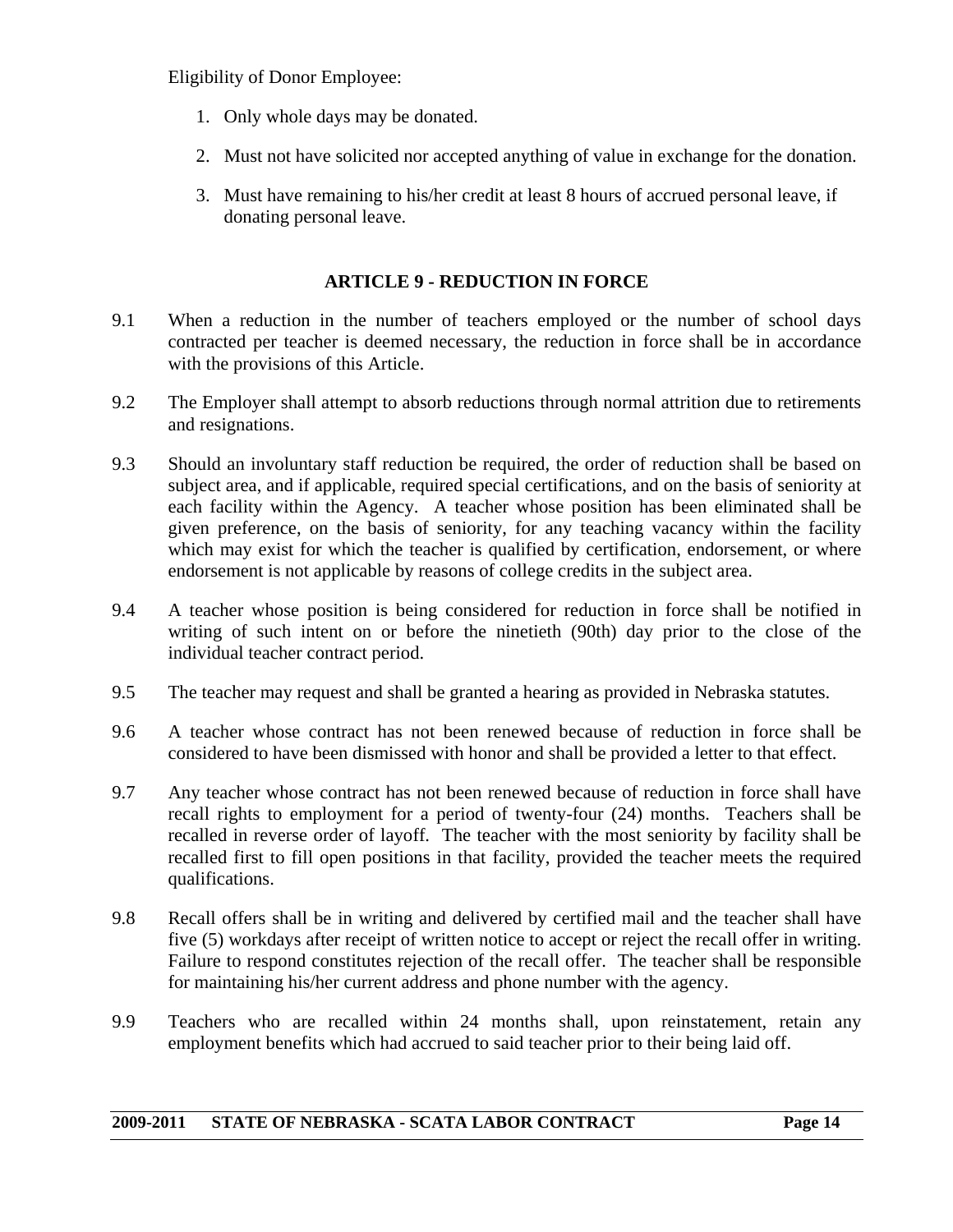9.10 **Furlough.** Federal or State funding shortages may require employees to be placed on furlough. Furlough is defined as a temporary non-duty, non-pay status which occurs when Federal or State appropriations expire and no future funding is allotted and lasts less than 30 days. Affected employees would be released from work until such funding is restored. The Employer agrees to meet with Union officials as soon as information is available regarding possible funding shortages which may result in furloughs and to give affected employees as much advance notice as possible when a furlough is imminent. Employees placed on furlough will be granted liberal use of paid or unpaid leave. In the event that funding is retroactively restored, paid and unpaid leave utilized during times of furlough may be reinstated to the employee's appropriate leave bank. In such cases, employees will be furloughed following the provisions found in Section 9.3.

#### **ARTICLE 10 - EVALUATION**

- 10.1 The primary purpose of evaluation of the teaching staff shall be the improvement of instruction.
- 10.2 Observations for evaluation shall be conducted at least twice during each school year for probationary teachers and a cumulative evaluation should be conducted once every three years or at lesser intervals as required by agency policy or regulatory standards for permanent teachers.
- 10.3 An observation shall consist of direct observation of the teacher by the principal or teacher's immediate supervisor in the performance of his or her teaching duties. A conference between the teacher and observer shall follow each observation within seven (7) work days. If deficiencies are noted, the evaluator shall specify in writing the means and methods suggested for overcoming the deficiency. Teachers may respond to the observation by attaching a written response to the observation report.
- 10.4 All monitoring or observation of the work performance of a teacher shall be conducted with the full knowledge of the teacher.
- 10.5 Evaluations of performance shall be based on a review and observations of the teacher's performance over a prolonged time period.
- 10.6 All evaluation reports shall be placed in the personnel file of the employee with a copy given to the teacher.
- 10.7 Teachers may respond to their evaluation reports by attaching a written response to the report within fifteen workdays within receipt of the evaluation.
- 10.8 Evaluation reports shall be given to all probationary teachers on or before November 1st and not later than 120 days prior to the end of the school year as defined by the school calendar. Evaluation reports shall be given to all permanent teachers not later than 120 days prior to the end of the school year as defined by the school calendar. All teachers shall have the right to discuss the evaluation report with their supervisor.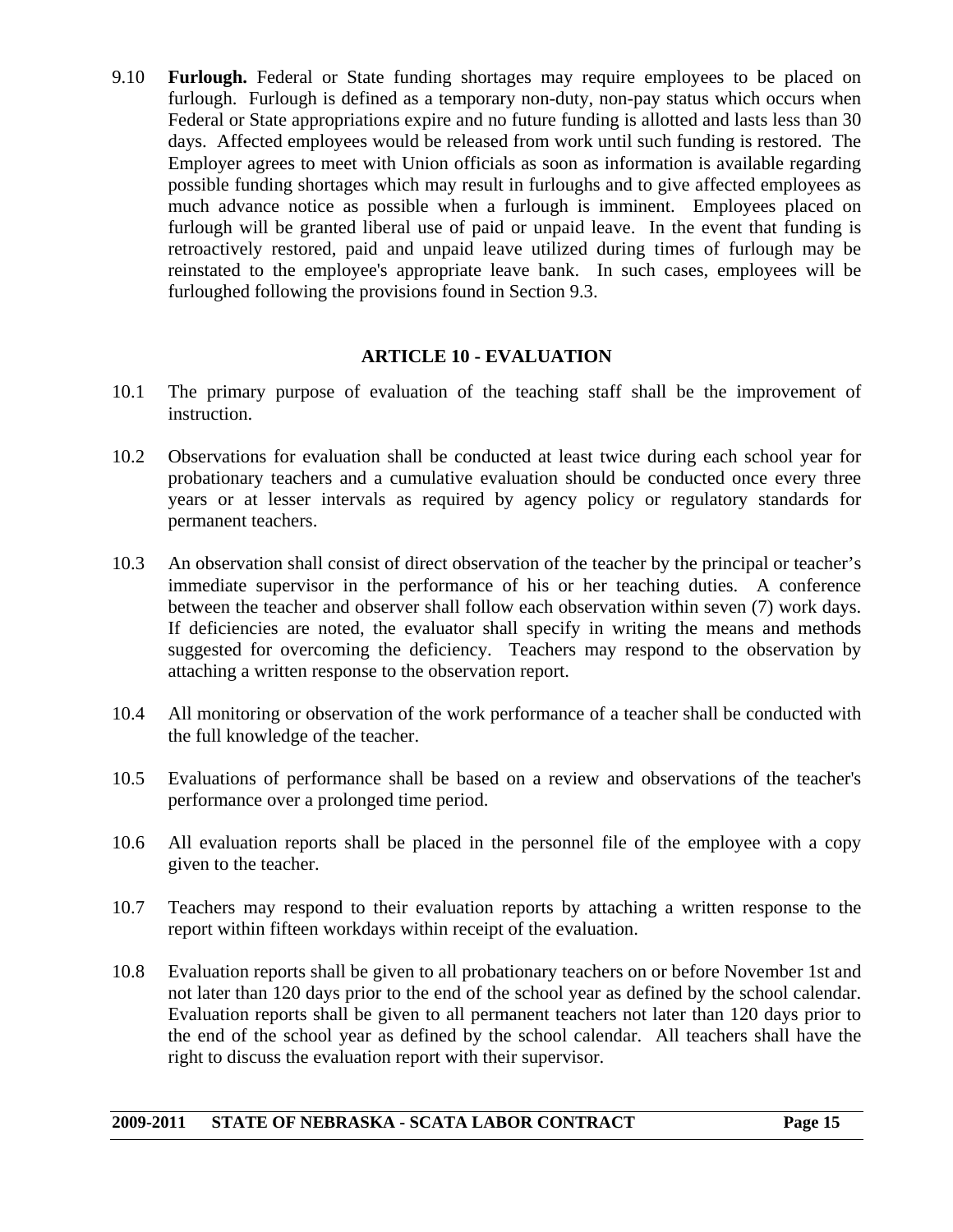- 10.9 Both parties recognize that the complete teacher evaluation procedure is set forth in this Article. However, nothing contained in this Article shall limit the right of the Employer to issue administrative guidelines intended to provide for consistent implementation of the evaluation process.
- 10.10 The format of the evaluation forms shall be developed with input from the teachers.

# **ARTICLE 11 - PERSONNEL FILE**

- 11.1 Teachers personnel records are confidential and are available only to the teacher, the Personnel Officer, and the Facility Director where the teacher works or their designated representatives.
- 11.2 No negative material shall be placed in a teacher's personnel file unless the teacher has been offered an opportunity to review the material. The teacher will be provided a copy of any such material at their request. Teachers shall acknowledge that they have been offered the opportunity to review all negative material by affixing their signature to the copy to be filed. The teacher's signature does not indicate agreement with the contents of the material to be filed. The teacher shall have the right to attach a written response to any such material to be placed in the file.
- 11.3 Although the Employer agrees to protect the confidentiality of personal references, academic credentials, and other similar personnel records, it shall not establish any separate file which is not available for the teacher's inspection under the provisions of this agreement.

## **ARTICLE 12 - COMPENSATION AND BENEFITS**

- 12.1 **Insurance and Retirement.** Each teacher shall be entitled to fringe benefits provided by this agreement and by federal regulations provided by Cobra (Consolidated Omnibus Budget Reconciliation Act of 1985). These shall include but not be limited to the following:
	- A. Employer contribution to the Nebraska Teachers' Retirement System.
	- B. Employer contribution to Social Security.
	- C. Workmen's Compensation Insurance.
	- D. State of Nebraska Group Life Insurance; a \$20,000 group life insurance policy for each full-time employee. The full cost will be borne solely by the Employer.
	- E. **Health Insurance:** For the duration of this contract, the monthly Employer contribution toward any group health insurance option offered by the Employer shall be the amount equal to seventy-nine percent (79%) of the total premium cost of the plan, option, and coverage chosen by the bargaining unit member.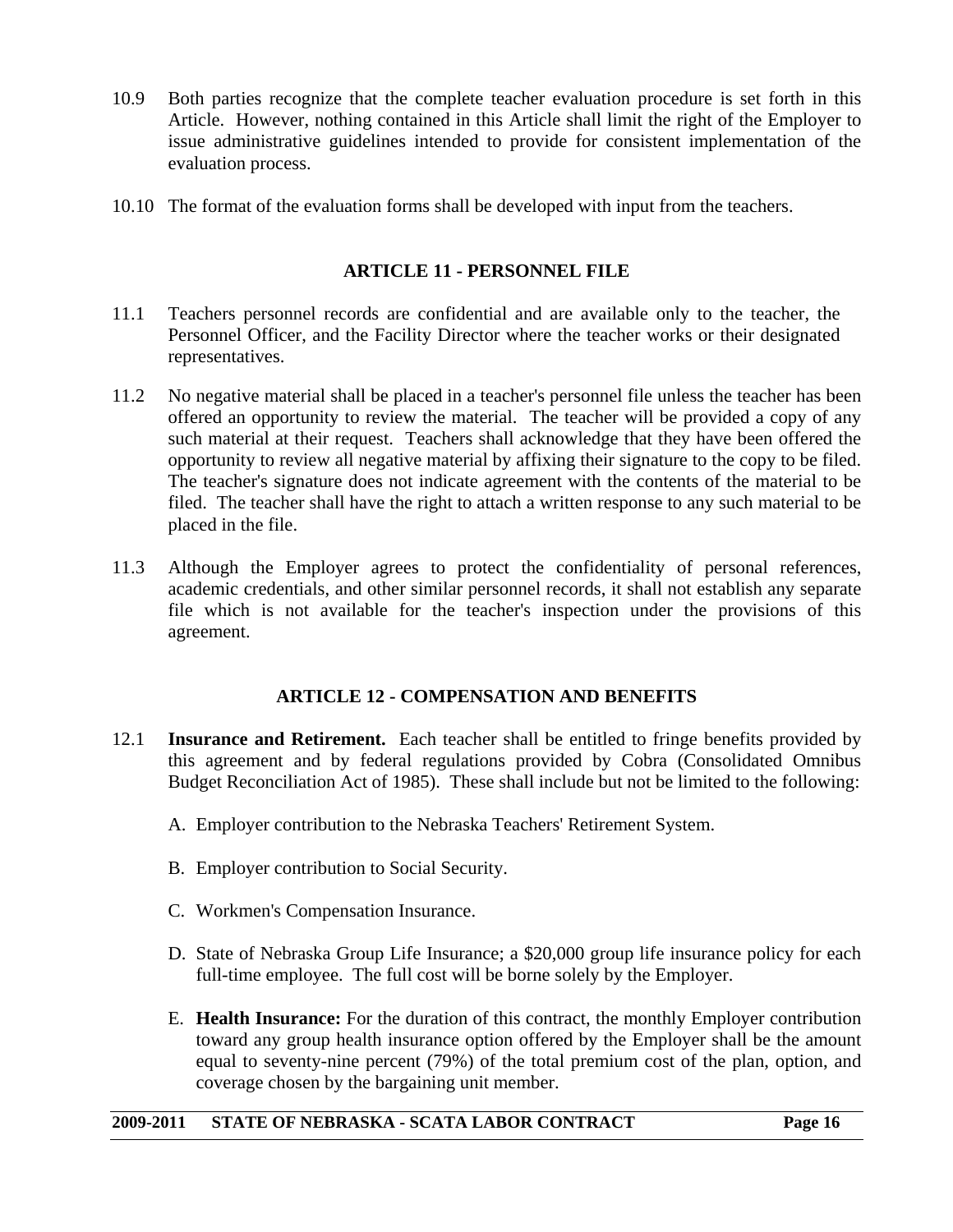For purposes of this section, plan and option shall mean one of the choices of levels of medical and other benefits offered by a carrier. Coverage shall mean the rate categories of single, two-party, four-party, and family, as offered under any contract entered into for medical benefits.

 The following deductibles, out-of-pocket maximums, coinsurance after deductible provisions, and prescription drug card provisions take effect each July 1.

Total Benefit Maximum - \$4,000,000

\$400 Annual deductible per person – In Network \$800 Annual deductible per family – In Network

\$1400 Annual out-of-pocket maximum per person – In Network \$2800 Annual out-of-pocket maximum per family – In Network

80% coinsurance for most covered services after deductible – In Network

\$20 co-payment for doctor office visits only. -- (The change in the co-payment for doctor office visits shall not change the manner in which ancillary costs are calculated.)

 The plan shall include a three-tier formulary prescription drug card coverage with a: \$10.00 co-payment per 30 day supply of generic drugs; \$25.00 co-payment for a 30 day supply of formulary brand name drugs; and a \$40.00 co-payment for a 30 day supply of non-formulary brand name drugs.

Mail order is available for long-term maintenance drugs for a 180 day supply with a: \$35.00 co-payment for generic drugs; \$100.00 co-payment for formulary brand name drugs; and a \$150.00 co-payment for non-formulary brand name drugs.

The Employer may offer different group health insurance plans.

- F. **Dental Insurance:** The Employer agrees to offer group dental insurance to bargaining unit employees and their dependents, at employee cost.
- G. **Long Term Disability Insurance:** The Employer agrees to offer group long term disability insurance for bargaining unit employees at employee cost.
- H. **Vision:** The Employer agrees to offer group vision insurance to bargaining unit employees and their dependents, at employee cost.
- I. Teachers will be covered on a yearly basis for all insurance benefits.
- J. Participation in the State of Nebraska Deferred Compensation plan.
- K. Insurance benefits will be provided part-time teachers working one-half time or more on a proportional basis to their employment ratio.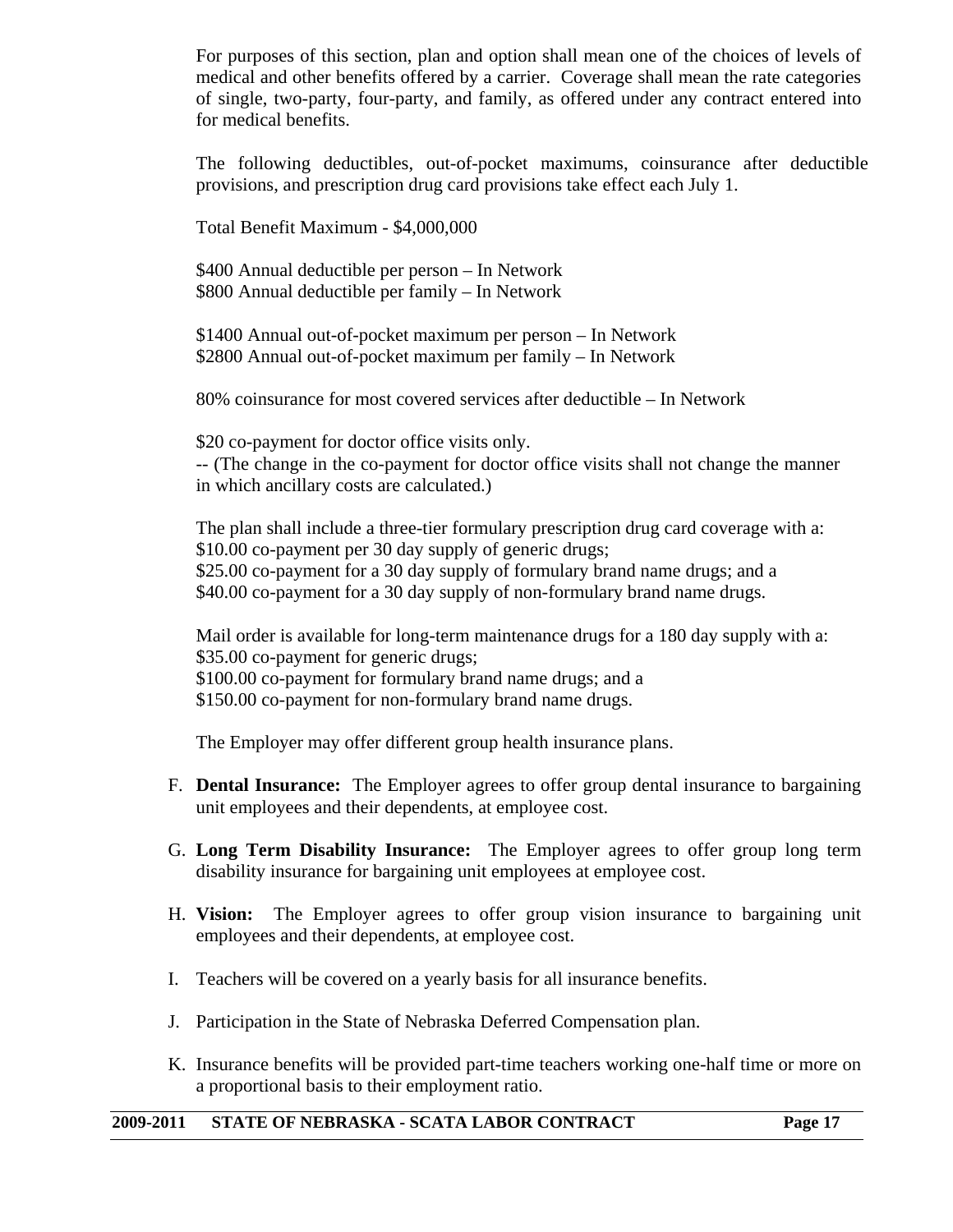- L. Group health, dental, and vision insurance benefits, in addition to the employee assistance program, will be offered to retirees meeting all of the criteria necessary to retire under the primary retirement plan covering his/her State employment. Eligibility to participate in such benefits and programs shall terminate when the former employee becomes eligible to receive Medicare. The entire cost of such insurance and participation in the employee assistance program to be borne by the retiree.
- 12.2 Teachers covered by this agreement shall be paid on the State of Nebraska bi-weekly payroll system. Payroll deductions and related items shall be provided under that system, and continue until the entire contracted salary has been paid.
- 12.3 Salaries shall be determined by the salary schedule attached as Appendix A to this agreement. *(Appendix A for 2009-2011 is not attached as the parties are in the impasse process regarding wages.)*
- 12.4 Placement on the salary schedule shall be in accordance with each teacher's degree level and years of experience as of the beginning of each school year.
- 12.5 Teachers shall advance vertically one (1) step on the schedule for the completion of one (1) year of service. Teachers may move no more than three (3) lanes horizontally during the term of this contract.
- 12.6 Teachers shall earn credit for advancing horizontally on the schedule for successful completion of any of the following:
	- a. Graduate hours directly related to their teaching assignment.
	- b. Graduate hours taken as a result of a recommendation by their immediate supervisor.
	- c. Any hours toward an additional endorsement related to their teaching assignment.
	- d. Any hours which have received prior written approval by the teacher's immediate supervisor.
- 12.7 To qualify for horizontal advancement on the schedule during each year of this contract teachers must notify their supervisors by June 1 of their intent to move, with verification of successful completion of the hours by the beginning of the following school year. Grade slips shall be considered acceptable verification.
- 12.8 Teachers shall be given up to twelve years credit for successful teaching experience when initially hired by the State.
- 12.9 Tuition Assistance: Teachers enrolled in courses of instruction directly related to their work may be reimbursed up to 100 percent of tuition costs upon approval of the appropriate Administrator.
- 12.10 **Professional Development Program.** Teachers will be provided a Professional Development Program, at HRC, LRC and BSDC, which will be defined as assistance for graduate level courses that are directly related to serving the needs of a teacher's current student population and are not offered during non-work times or any other time during the year. The course must be approved by his/her supervisor. This program allows the individual facility to provide the 75% tuition reimbursement following the policy guidelines for tuition assistance and for the teacher to attend the class during work time.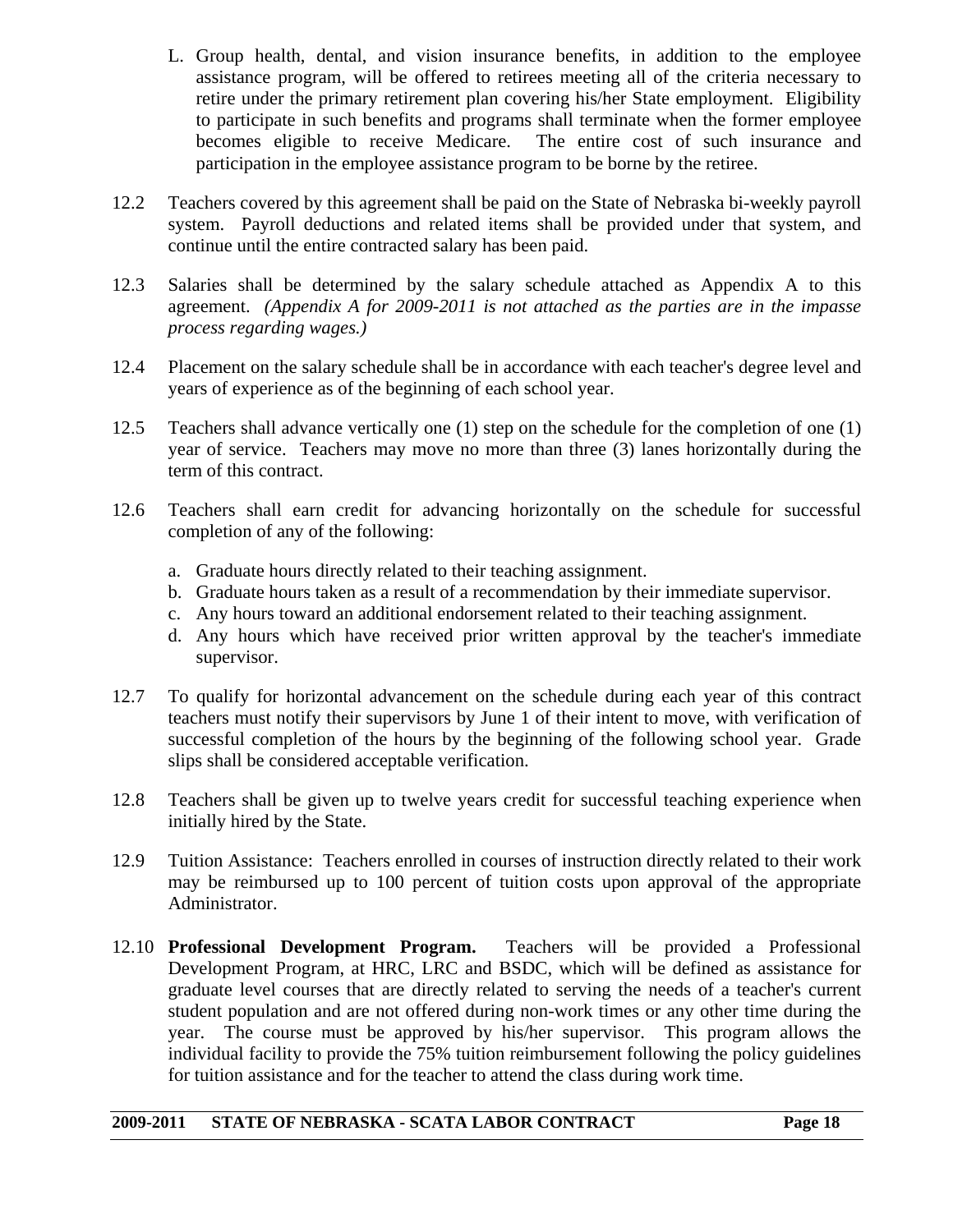#### **ARTICLE 13 - ANTI - DISCRIMINATION**

- 13.1 The provisions of this Agreement shall be applied to all employees in the bargaining unit without discrimination as to protected age, sex, marital status, race, color, creed, national origin, handicap, or political affiliation. Each of the parties hereto recognize their individual responsibilities under this paragraph and agree to fulfill those responsibilities.
- 13.2 In recognition of the American with Disabilities Act (ADA), it shall not be considered to be a violation of this contract for the Employer to take such action as is necessary to make reasonable accommodations for the known disability of an employee.

#### **ARTICLE 14 - SAFETY**

- 14.1 In the event that a teacher is subject to an altercation involving physical restraint while within the scope of their employment with the State, the teacher should take the following action:
	- a. The teacher should notify their immediate supervisor or their designee, who will in turn notify the appropriate authorities.
	- b. Reporting of the assault will be in writing on the proper form.
	- c. The Employer as may be appropriate will provide legal advice to the teacher concerning their rights and obligations with respect to such assault and shall render all reasonable assistance to the teacher in connection with handling of the incident by law enforcement and judicial officials.
	- d. The teacher shall suffer no loss of wages, leaves, or benefits when involved in school related legal proceedings.
	- e. The Employer acknowledges that safety is of prime importance and will take reasonable measures necessary to provide a safe work environment.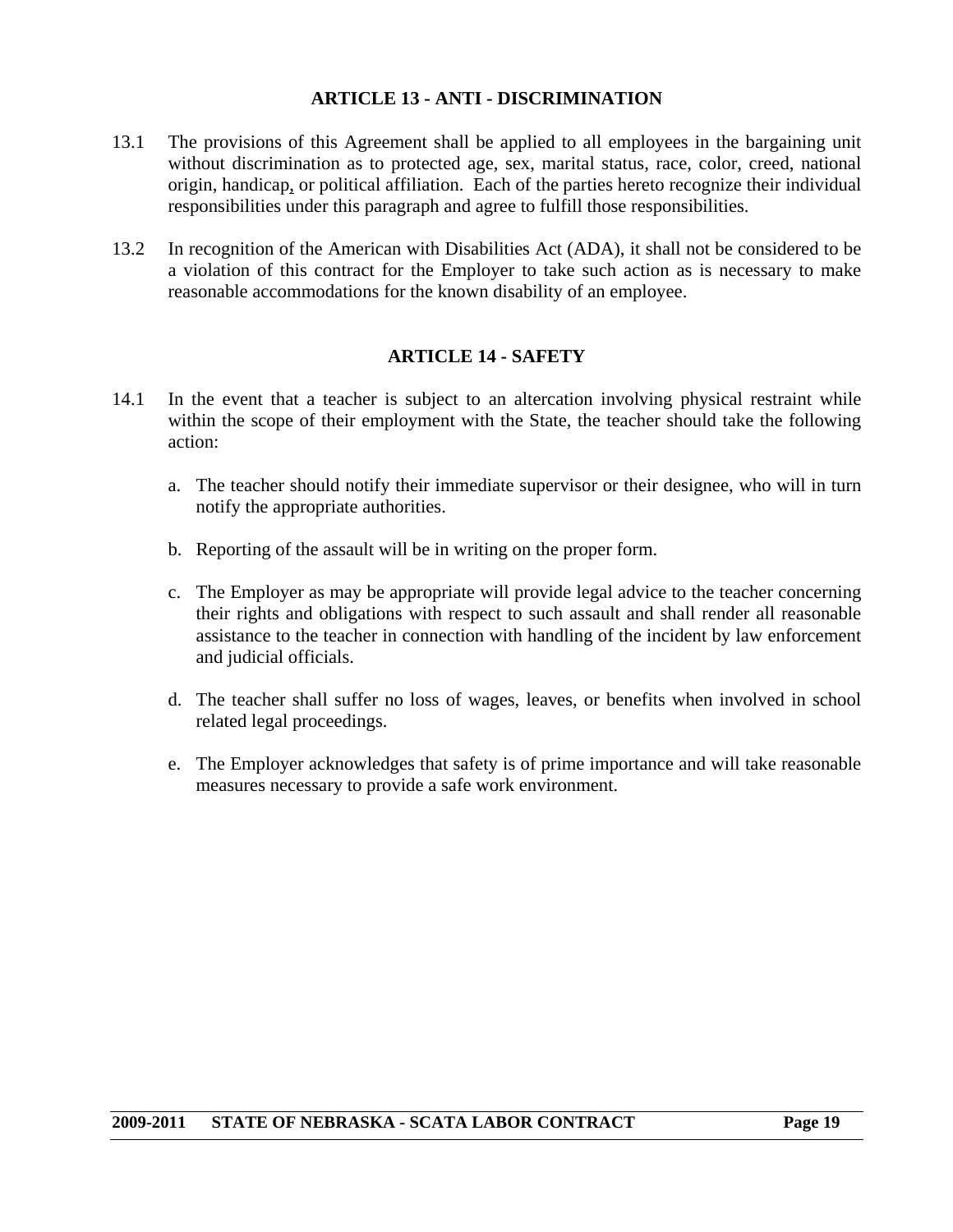#### ARTICLE 15 - DOCUMENT AUTHORIZATION

In witness whereof, the parties hereto have set their hands this  $\frac{\partial}{\partial u}$  of  $\frac{\partial}{\partial u}$ , 2009.

#### FOR THE ASSOCIATION:

Clint Witte, Chief Negotiator State Code Agency Teachers Association

lanne rnee Dianne Springer, Member

State Code Agency Teachers Association

Cindy Hannulst, Member **State Code Agency Teachers Association** 

<u>Aley Thomason</u>

**State Code Agency Teachers Association** 

 $L -$ بمحبحه

Deb Davis, Member State Code Agency Teachers Association

les Kelly Champion, Member

State Code Agency Teachers Association

FOR THE STATE:

Dave Heineman, Governor State of Nebraska

William 1. Wood **Mief Negotiator** State of Nebrask

Gail A. Brolliar, Administrative Assistant State of Nebraska

#### 2009-2011 STATE OF NEBRASKA - SCATA LABOR CONTRACT Page 20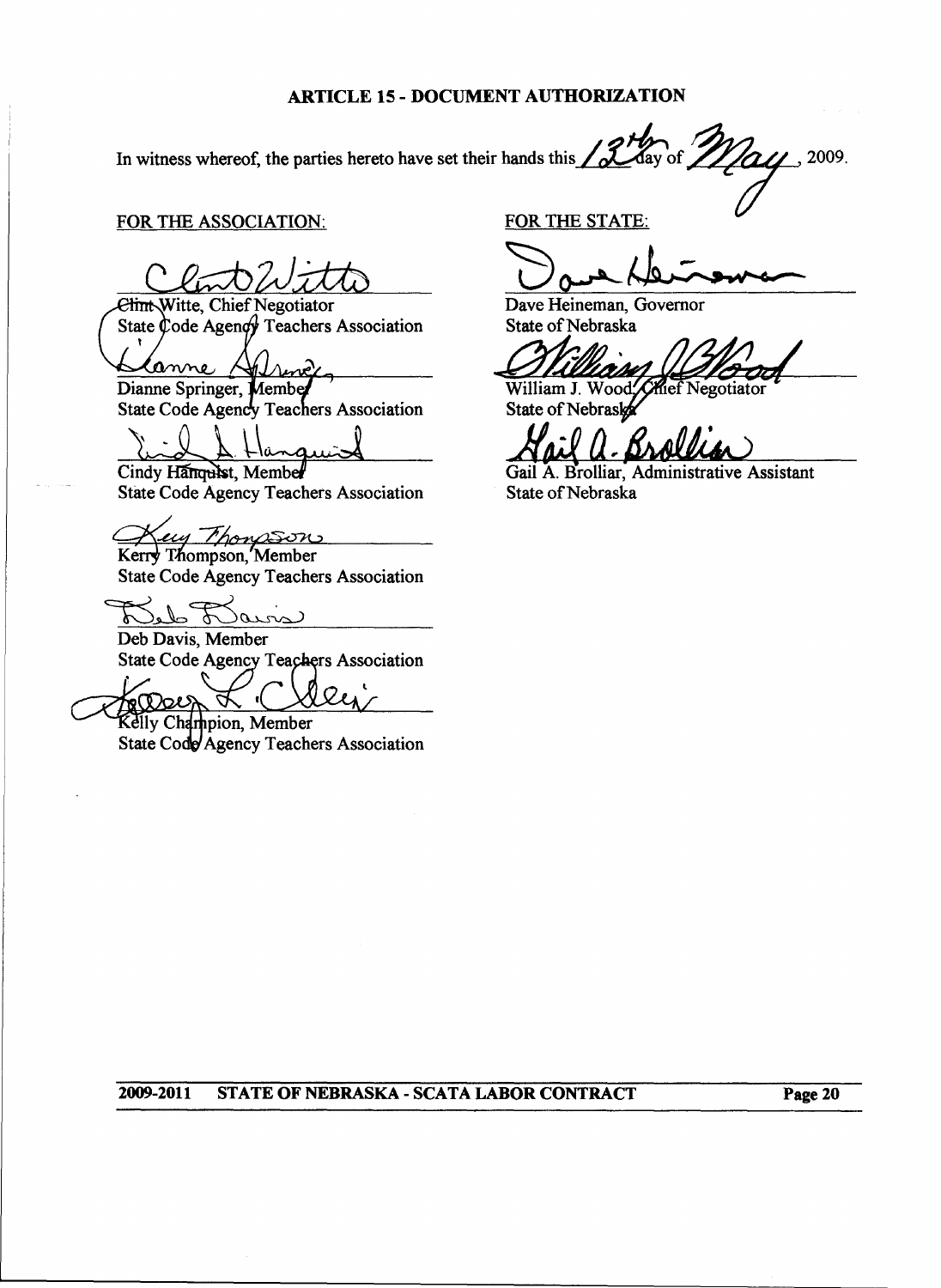The following salary schedules that appear as Appendix A were added to this contract as a result of the order of the Nebraska Supreme Court found at 280 Neb. 459 (2010). Said order resolved the impasse concerning wages in this matter on August 13, 2010.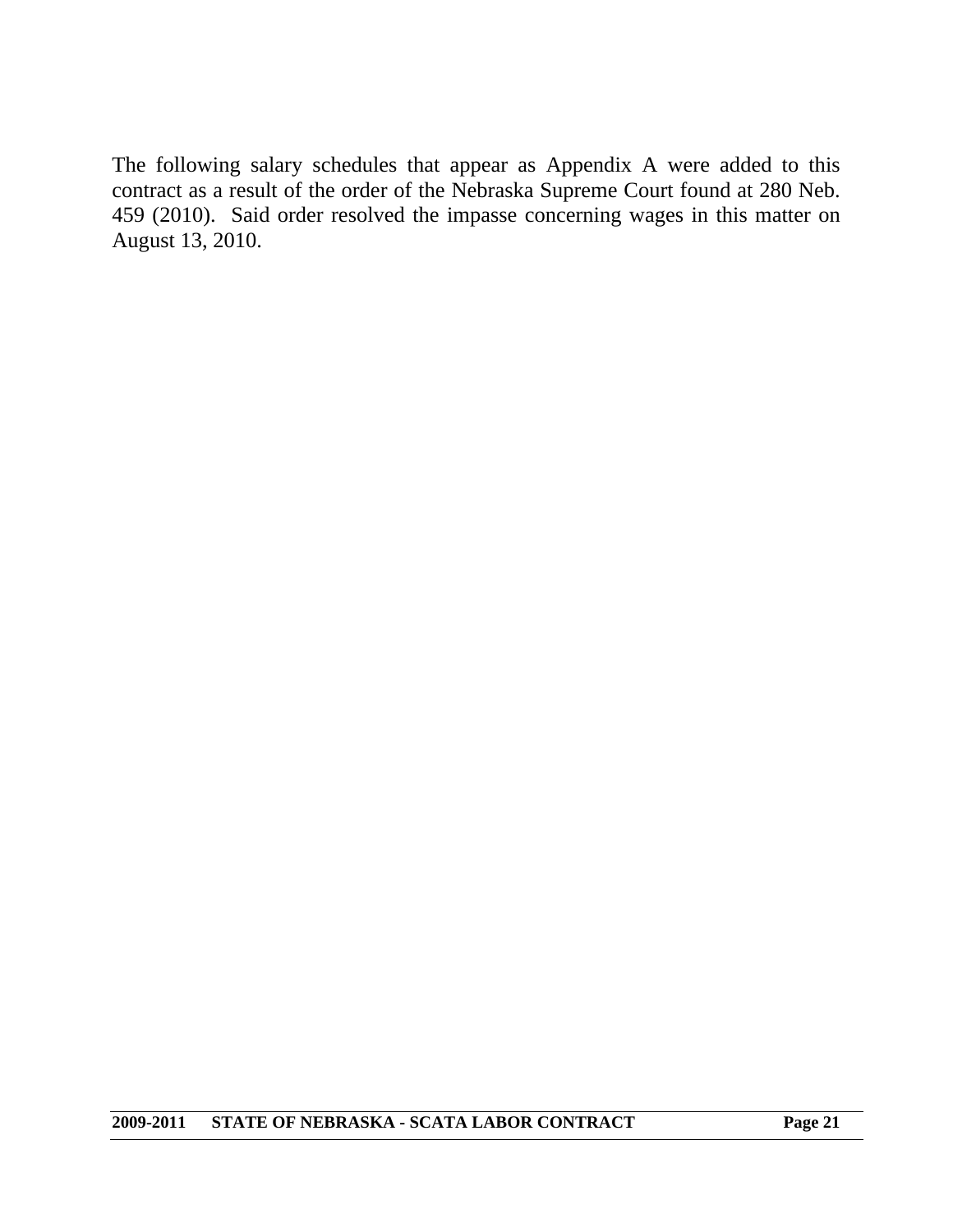# **APPENDIX A**

|                | <b>TEACHERS 2009-2010 SALARY SCHEDULE</b> |          |          |          |            |          |          |          |  |
|----------------|-------------------------------------------|----------|----------|----------|------------|----------|----------|----------|--|
| <b>Step</b>    | $\underline{\mathbf{BA}}$                 | $BA+9$   | $BA+18$  | $BA+27$  | $BA+36/MA$ | $MA+9$   | $MA+18$  | $MA+36$  |  |
| $\mathbf{1}$   | 1.00                                      | 1.04     | 1.08     | 1.12     | 1.16       | 1.20     | 1.24     | 1.28     |  |
|                | \$29,459                                  | \$30,637 | \$31,816 | \$32,994 | \$34,172   | \$35,351 | \$36,529 | \$37,708 |  |
| $\overline{2}$ | 1.04                                      | 1.08     | 1.12     | 1.16     | 1.20       | 1.24     | 1.28     | 1.32     |  |
|                | \$30,637                                  | \$31,816 | \$32,994 | \$34,172 | \$35,351   | \$36,529 | \$37,708 | \$38,886 |  |
| 3              | 1.08                                      | 1.12     | 1.16     | 1.20     | 1.24       | 1.28     | 1.32     | 1.36     |  |
|                | \$31,816                                  | \$32,994 | \$34,172 | \$35,351 | \$36,529   | \$37,708 | \$38,886 | \$40,064 |  |
| 4              | 1.12                                      | 1.16     | 1.20     | 1.24     | 1.28       | 1.32     | 1.36     | 1.40     |  |
|                | \$32,994                                  | \$34,172 | \$35,351 | \$36,529 | \$37,708   | \$38,886 | \$40,064 | \$41,243 |  |
| 5              | 1.16                                      | 1.20     | 1.24     | 1.28     | 1.32       | 1.36     | 1.40     | 1.44     |  |
|                | \$34,172                                  | \$35,351 | \$36,529 | \$37,708 | \$38,886   | \$40,064 | \$41,243 | \$42,421 |  |
| 6              | 1.20                                      | 1.24     | 1.28     | 1.32     | 1.36       | 1.40     | 1.44     | 1.48     |  |
|                | \$35,351                                  | \$36,529 | \$37,708 | \$38,886 | \$40,064   | \$41,243 | \$42,421 | \$43,599 |  |
| $\tau$         | 1.24                                      | 1.28     | 1.32     | 1.36     | 1.40       | 1.44     | 1.48     | 1.52     |  |
|                | \$36,529                                  | \$37,708 | \$38,886 | \$40,064 | \$41,243   | \$42,421 | \$43,599 | \$44,778 |  |
| $\,8\,$        | 1.28                                      | 1.32     | 1.36     | 1.40     | 1.44       | 1.48     | 1.52     | 1.56     |  |
|                | \$37,708                                  | \$38,886 | \$40,064 | \$41,243 | \$42,421   | \$43,599 | \$44,778 | \$45,956 |  |
| 9              |                                           |          | 1.40     | 1.44     | 1.48       | 1.52     | 1.56     | 1.60     |  |
|                |                                           |          | \$41,243 | \$42,421 | \$43,599   | \$44,778 | \$45,956 | \$47,134 |  |
| 10             |                                           |          | 1.44     | 1.48     | 1.52       | 1.56     | 1.60     | 1.64     |  |
|                |                                           |          | \$42,421 | \$43,599 | \$44,778   | \$45,956 | \$47,134 | \$48,313 |  |
| 11             |                                           |          |          | 1.52     | 1.56       | 1.60     | 1.64     | 1.68     |  |
|                |                                           |          |          | \$44,778 | \$45,956   | \$47,134 | \$48,313 | \$49,491 |  |
| 12             |                                           |          |          | 1.56     | 1.60       | 1.64     | 1.68     | 1.72     |  |
|                |                                           |          |          | \$45,956 | \$47,134   | \$48,313 | \$49,491 | \$50,669 |  |
| 13             |                                           |          |          |          | 1.64       | 1.68     | 1.72     | 1.76     |  |
|                |                                           |          |          |          | \$48,313   | \$49,491 | \$50,669 | \$51,848 |  |
| 14             |                                           |          |          |          | 1.68       | 1.72     | 1.76     | 1.80     |  |
|                |                                           |          |          |          | \$49,491   | \$50,669 | \$51,848 | \$53,026 |  |
| 15             |                                           |          |          |          | 1.72       | 1.76     | 1.80     | 1.84     |  |
|                |                                           |          |          |          | \$50,669   | \$51,848 | \$53,026 | \$54,205 |  |
| 16             |                                           |          |          |          |            | 1.80     | 1.84     | 1.88     |  |
|                |                                           |          |          |          |            | \$53,026 | \$54,205 | \$55,383 |  |
| 17             |                                           |          |          |          |            |          | 1.88     | 1.92     |  |
|                |                                           |          |          |          |            |          | \$55,383 | \$56,561 |  |
| 18             |                                           |          |          |          |            |          |          | 1.96     |  |
|                |                                           |          |          |          |            |          |          | \$57,740 |  |

|  | 2009-2011 STATE OF NEBRASKA - SCATA LABOR CONTRACT | Page 22 |
|--|----------------------------------------------------|---------|
|--|----------------------------------------------------|---------|